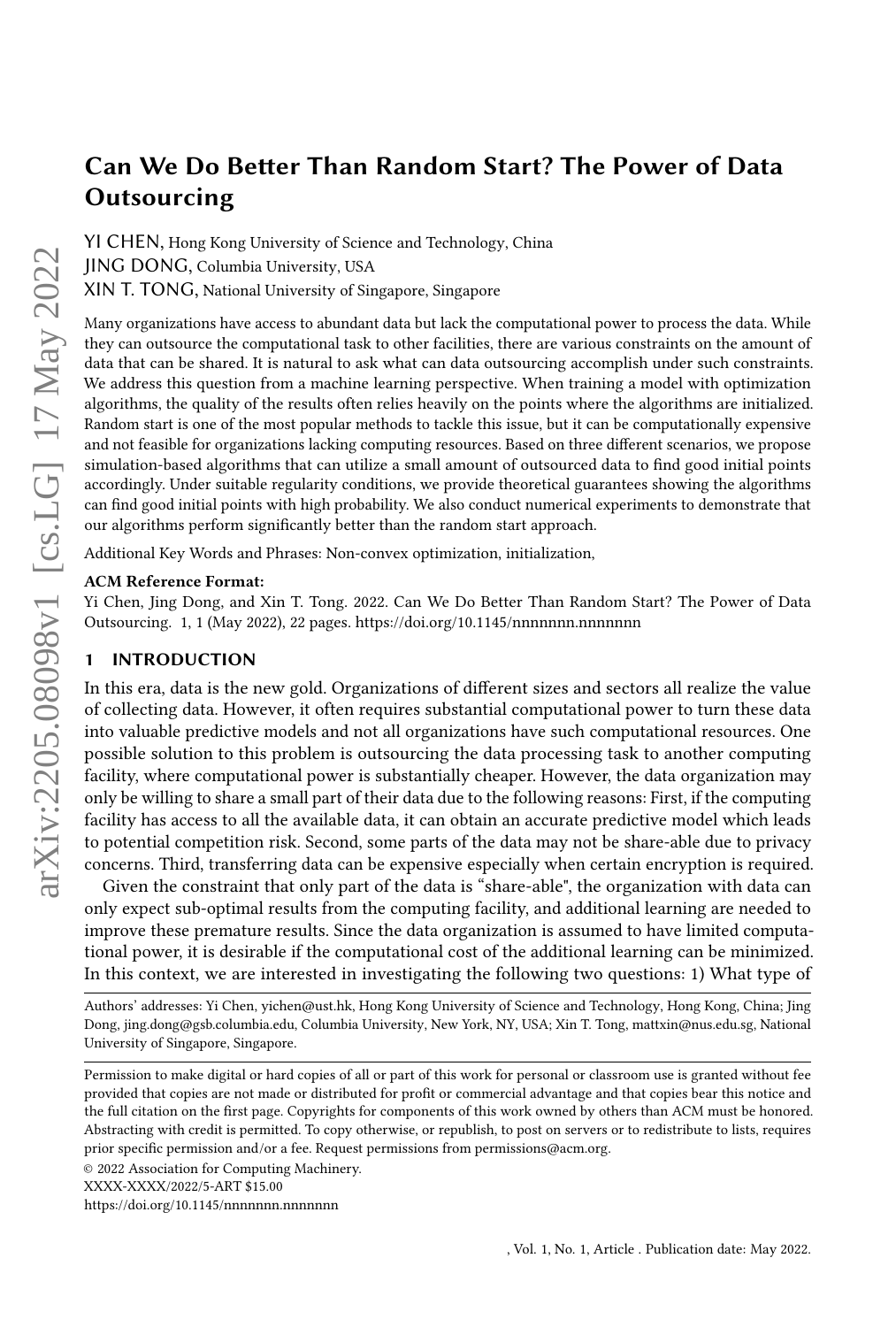computational task should be assigned to the computing facility? 2) How much data should be outsourced? In this paper, we address these two questions from the perspective of machine learning.

Most machine learning models are trained using the risk minimization approach. That is, the unknown parameter  $\theta$  is inferred by minimizing a loss function of the form  $F(\theta) = \mathbb{E}[f(\theta, X)]$ where  $X$  is averaged over a population distribution or empirical distribution of  $N$  data points, and  $f(\theta, x)$  is the loss of using the model with parameter  $\theta$  to explain the data point x. Greedy local optimization algorithms are often applied to minimize  $F$ . If  $F$  is strongly convex, the computational cost of an algorithm  $\mathcal{T}, c(\mathcal{T})$ , depends on the accuracy requirement  $\epsilon$  and/or the number of data points N. In this setting,  $c(\mathcal{T})$  can be large but is computationally manageable since  $\mathcal T$  converges to the optimal parameter regardless of the initialization [\[17,](#page-15-0) [29\]](#page-16-0). However, if  $F$  is non-convex, the quality of the parameter learned from  $\mathcal T$  can depend heavily on its initialization  $\theta^0$ . In general, greedy algorithms converge to local minimums that are close to  $\theta^0$ . Thus, in order to find the global minimum  $\theta^*$ , one needs to start  $\mathcal T$  in an appropriate attraction region of optimal parameter  $\theta^*, \mathbb B^*_0.$ In practice, the location and shape of  $\mathbb{B}_0^*$  is unknown. A common way to deal with this issue is using "randomized initialization" where the initial points are sampled uniformly at random from the solution space. The idea is that by trying multiple, say  $m$ , random initializations, one of the initial points will be in  $\mathbb{B}_0^*$  and  $\mathcal T$  applied to that point will find  $\theta^*$ . Hence, the total computational cost in this case is  $m \cdot c(\mathcal{T})$ .

From the above discussion, we note that when learning a non-convex loss function, the computational cost is the product of two tasks: 1) Exploitation: running greedy algorithm starting from a given initial point and 2) Exploration: finding an initialization within the attraction region of the global minimum. To achieve high accuracy, the exploitation task given a good starting point often requires a sufficiently large amount of data and is very well understood in the literature [\[3\]](#page-15-1). In contrast, the exploration task is less studied. The performance can be problem dependent and the computational cost can be very high. One important insight that we will leverage in our subsequent development is that the landscape of the empirical risk based on a random sample of size  $n, \widehat{F}_n(\theta) = \frac{1}{n} \sum_{i=1}^n f(\theta, x_i)$ , should resemble that of  $F(\theta)$  reasonably well when *n* is large enough. Thus, it is natural to ask that, in the data outsourcing context, if we can assign the exploration task to the computing facility. In other words, we split the computation tasks into two phases:

- $\bullet$  Exploration: The computing facility is assigned to explore the energy landscape of  $\widehat{F}_n,$  where  $n$ is much smaller than the size of full dataset, and find a good initial point(s)  $\theta^0$  (or  $\theta_1, \ldots, \theta_L$ ).
- Exploitation: The data organization can run more refined exploitation starting from  $\theta^0$  (or  $\theta_1, \ldots, \theta_L$ ). In this case, the computational cost, from the data organization's perspective, can be reduced from  $m \cdot c(\mathcal{T})$  to  $c(\mathcal{T})$  (or  $L \cdot c(\mathcal{T})$ ), where *m* is the number of random initializations. Such a reduction can be substantial if  $m$  needs to be a large number to achieved a desired performance.

Similar computational strategy can also be applied even outside the data outsourcing context. The idea is that we can first use a less accurate loss function  $\widehat{F}_n$  with a smaller amount of data to find good initializations. We then employ greedy optimization algorithms on  $F$  starting from these carefully selected initial points.

Our contribution. First, we propose sampling-based algorithms to obtain good initializations for  $F(\theta)$ -optimization with outsourced data. Particularly, we design two types of procedures, sampling or optimization, depending on whether the optimization cost  $c(\mathcal{T})$  is moderate or large: If  $c(\mathcal{T})$  is moderate, multiple instances of  $\mathcal T$  can be implemented starting from different initial points. In this scenario, we suggest using samples from a distribution  $\pi_\beta \propto \exp(-\beta \widehat{F}_n)$  with a properly chosen  $\beta$ as initial points. If  $c(T)$  is large, only one instance of T can be implemented. In this scenario, we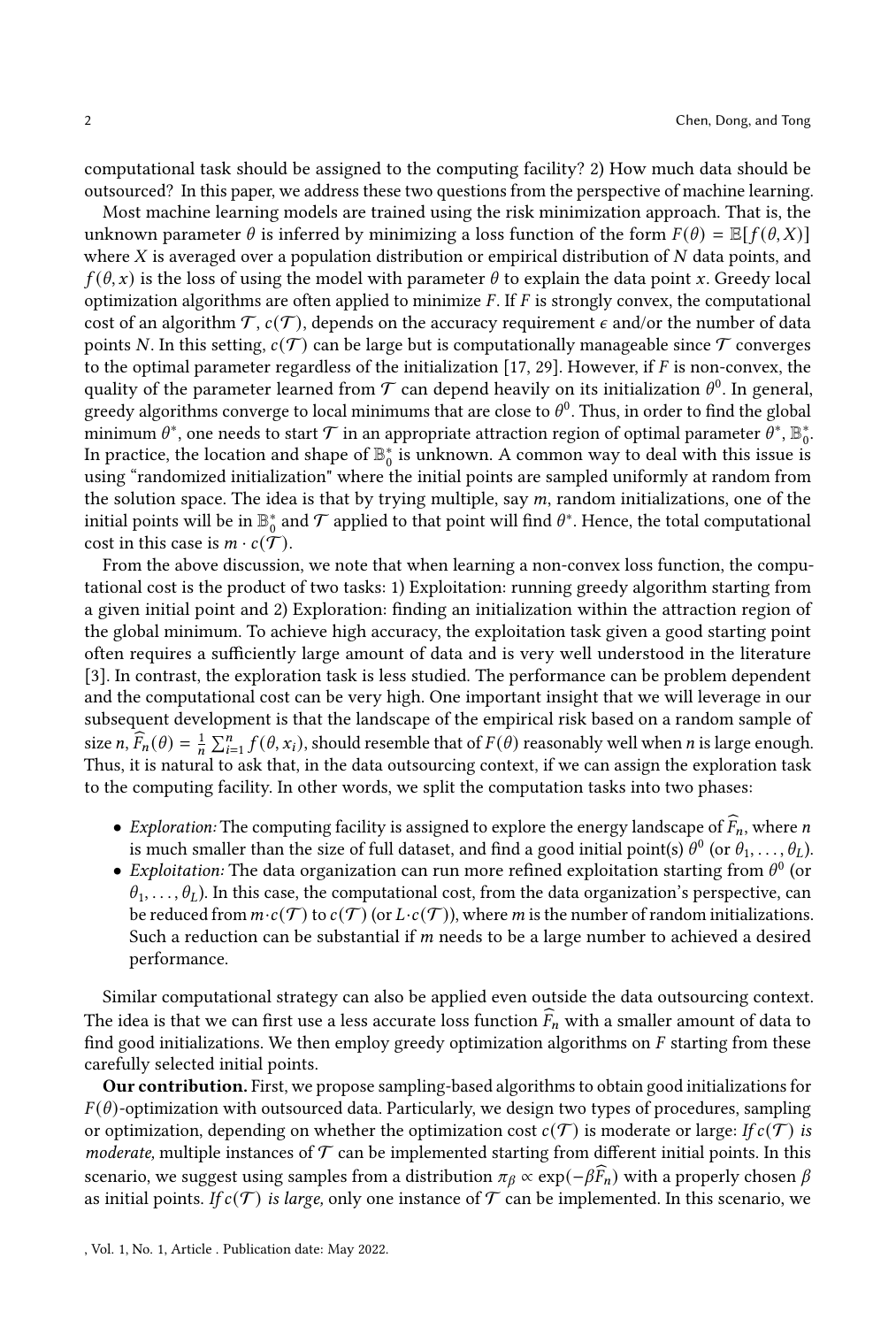suggest starting from the global minimum of  $\widehat{F}_n$ . This minimizer can be obtained by implementing a proper selection procedure on samples from  $\pi_{\beta}$ .

Second, our analytical results provide rigorous justification of these procedures and guide how much data should be outsourced. In particular, we show that under appropriate conditions, when  $n \ge O(d \log(1/\rho)/\delta^2)$ , with probability  $(1 - \rho)$ , both methods can find a good initial point. Here, d is the dimension parameter and  $\delta$  is a parameter for the approximation accuracy, which may depend on the structure of the objective function. Under proper regularity conditions, when  $\mathcal T$  is initialized from the point(s) output from the exploration stage, with a high probability, it will find the global minimizer of  $F$ .

Noticeably, our procedures are compatible with the data outsourcing setup. In particular, the computing facility has access to only  $n$  data points. It will carry out either the sampling or the optimization procedure on  $\bar{F}_n$  to generate good initial point(s). The data organization can then run a greedy optimization algorithm starting from these point(s) to optimize  $F$ . The data organization saves in-house computational effort in the second optimization stage. Meanwhile, it only exposes  $n$ data points to outside parties.

Related literature. Data outsourcing has been a problem of intensive interest in the last decade due the emergence of big data and cloud computing. Most existing works focus on data management policies and encryption [\[6,](#page-15-2) [12,](#page-15-3) [28\]](#page-16-1). To the best of our knowledge, this work is the first to study data outsourcing from a machine learning perspective.

Our problem can be viewed as a special non-convex stochastic optimization problem. How to efficiently solve non-convex stochastic programing is a fast developing area [\[1,](#page-15-4) [14,](#page-15-5) [32\]](#page-16-2). Our contribution is the development of a new initialization method. When solving non-convex optimization problems, while finding good initial points is an important problem, the related literature is rather limited. The most common approach is using crude uniform sampling, which is likely suboptimal. Our approach provides a computationally feasible refined solution to this problem. Finding good initialization in more specific problem settings has been studied in the literature. For example, [\[5\]](#page-15-6) studies the efficacy of gradient descent with random initialization for solving systems of quadratic equations. Weight initialization for neural networks has been investigated in [\[2,](#page-15-7) [16,](#page-15-8) [35\]](#page-16-3). Spectral initialization has been proposed for generalized linear sensing models in the high dimensional regime [\[23\]](#page-16-4). The key advantage of our propose method is its general applicability and theoretical performance guarantee.

Our problem is related to but different from federated learning. Federated learning is a special form of distributed learning where the central learning agent do not have access to or control over individual agent's (distributed worker's) device and data [\[21\]](#page-15-9). Most existing development in federated learning try to address two main challenges: i) the communication cost, which can be extremely high (higher than the computational cost) and ii) the agents (distributed workers) are heterogeneous where the data stored with individual agent may not be representative (non i.i.d.) (see, for example, [\[18,](#page-15-10) [22,](#page-16-5) [36\]](#page-16-6)). In contrast, our setting assume the data organization owns all the data and can decide what to distribute to outsourcing computing facilities.Thus, we can ensure that the data send to individual workers are representative. The task we assign to individual workers is also fundamentally different from federated learning. In our setting, we divide the learning into two stages. The outsourcing stage (distributed stage) where the objective is to find good initialization and the in-house stage where we try to learn the optimal solution. We also focus on the non-convex learning setting, which is not much studied in federated learning.

Our problem is also related to but different from simulated annealing or tempering-based algorithms. Simulated annealing tries to integrate the exploration of different local minimums with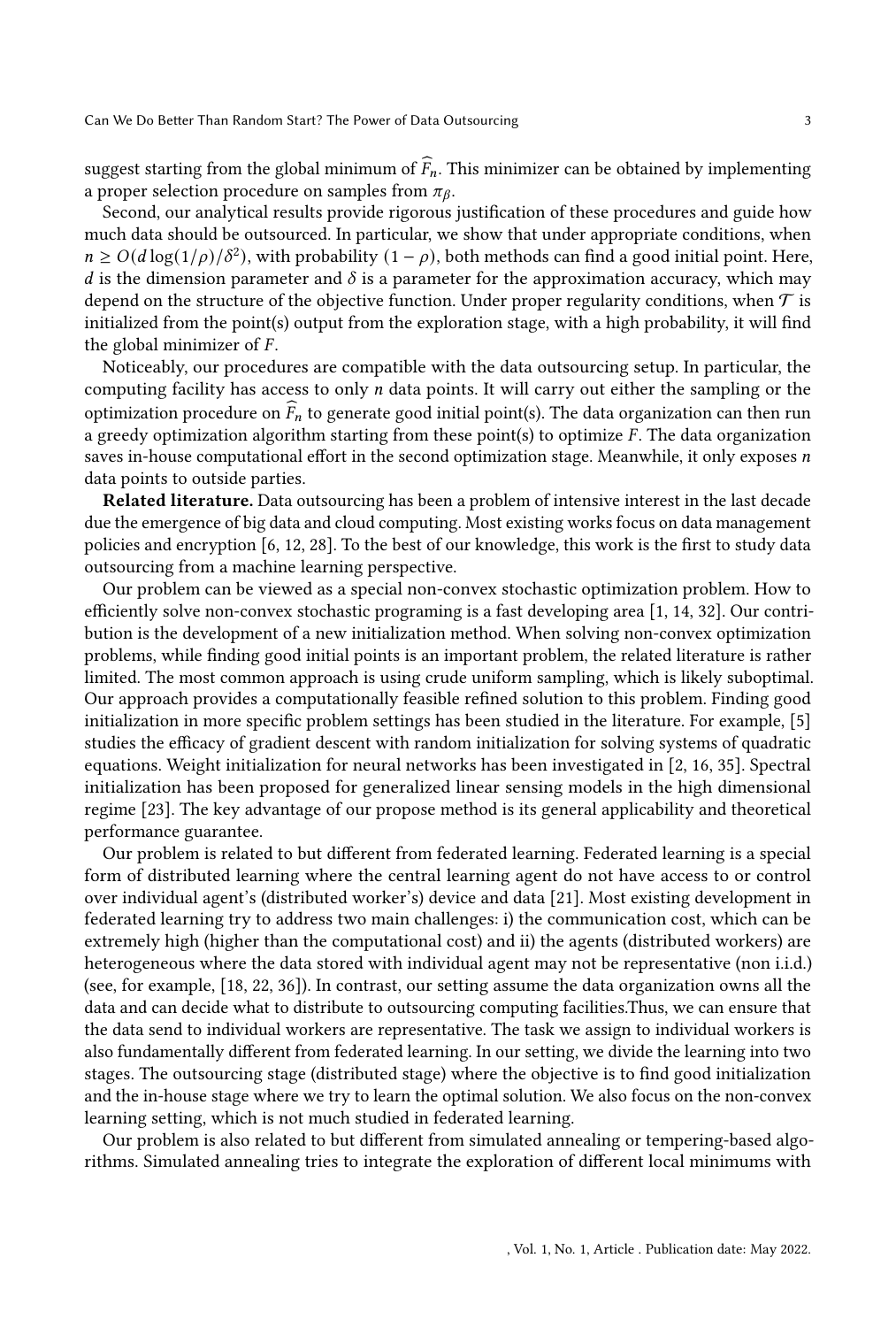the exploitation to pinpoint the global minimum [\[19\]](#page-15-11). We, on the other hand, separate the exploration and exploitation task to two different entities. Monte Carlo simulation can be used for the exploration task in our setting. The main advantage of our algorithm is that we use sampling-based approach to find good initial point with limited data. To the best of our knowledge, this particular setting has not been discussed in the literature.

**Notations.** We use  $||\theta||$  and  $||A||_{op}$  to denote the  $L_2$ -norm of a vector  $\theta$  and the operator norm of a matrix A respectively. For real numbers a, b, let  $a \wedge b = \min\{a, b\}$  and  $a \vee b = \max\{a, b\}$ . Lastly, given two sequences of real numbers  ${a_n}_{n \geq 1}$  and  ${b_n}_{n \geq 1}$ ,  $a_n = O(b_n)$  denotes that there exist a constant  $C > 0$ , such that  $a_n \leq C b_n$ , and  $a_n = \Omega(b_n)$  denotes that  $a_n \geq C b_n$ .

#### 2 METHODOLOGY

We consider minimizing a smooth but non-convex function  $F(\theta)$ , which takes the form

$$
F(\theta) = \mathbb{E}_{X \sim \xi} \big[ f(\theta, X) \big],
$$

over a d-dimensional unit ball  $\Theta = \{ \theta \in \mathbb{R}^d : ||\theta|| \leq 1 \}.$  It is also common to consider an empirical loss function of N data points:  $F_N(\theta) = \frac{1}{N} \sum_{i=1}^N \int d^2 \theta_i x_i$ ). This can be seen as a special form of  $F(\theta)$ where  $\xi$  is the empirical distribution of the full dataset  $\{x_1, \ldots, x_N\}$ . We also comment that in most applications, the solution to the optimization problem needs to be restricted to some known range. In practice, we can do whitenning transformation or other rescaling so the the solution is in the unit ball. From the theoretical perspective, considering bounded domain greatly simplifies our discussion and this assumption is commonly imposed in the literature [\[25\]](#page-16-7).

Since  $F(\cdot)$  is non-convex, the performance of any greedy deterministic optimization algorithm relies heavily on the choice of initial points. Specifically, a deterministic optimization algorithm  $\mathcal T$ such as gradient descent (GD) or Newton's method can be trapped in a suboptimal local minimum instead of converging to the desired global minimum if initialized inappropriately. In practice, the initial points are usually sampled uniformly at random when the structure of  $F(\theta)$  is unknown. Despite seeming simple and plausible, this approach lacks theoretical justification and can be highly inefficient. In this work, we design data outsourcing and exploration mechanisms to find good initial points for the optimization algorithm  $\mathcal T$ . The objective is to increase the chance that  $\mathcal T$  finds the global minimum successfully.

Assume the outsourced data  $\{x_1, \ldots, x_n\}$  follow the same distribution as  $\xi$ . We can construct a sample approximation to  $F(\theta)$  as  $\hat{F}_n(\theta) = \frac{1}{n} \sum_{i=1}^n f(\theta, x_i)$ . Evaluating  $\hat{F}_n(\theta)$  or  $\nabla \hat{F}_n(\theta)$  has a much smaller cost than evaluating  $F(\theta)$  or  $\nabla F(\theta)$  if the sample size *n* is not too large. This makes exploring the energy landscape of  $\hat{F}_n(\cdot)$  more computationally friendly. Note that  $\hat{F}_n(\cdot)$  captures certain structural information of  $F(\cdot)$ . We are interested in utilizing this information in an appropriate way. More specifically, the work of [\[25\]](#page-16-7) has shown that the energy landscape of  $\widehat{F}_n(\theta)$  bears close similarity to that of  $F(\theta)$  when *n* surpasses a certain threshold. This indicates that the global minimum of  $\widehat{F}_n(\theta)$  should be closer to that of  $F(\theta)$  than a random guess. Let  $\widehat{\theta}_0^*$  denote the global minimum of  $\hat{F}_n(\theta)$  and  $\theta_0^*$  denote the global minimum of  $F(\theta)$ . Intuitively, if we use  $\hat{\theta}_0^*$  as the initial point to apply the optimization algorithm  $\mathcal T$ , we might be more likely to converge to  $\theta^*_0.$  We refer to this approach as the *optimization approach*. It is quite computational friendly to the data organization, since only one instance of  $\mathcal T$  is needed. However, it also comes with certain costs: 1)  $\widehat{F}_n(\theta)$  is a noisy realization of  $F(\theta)$ , especially when *n* is small. Using just the global minimizer of  $\widehat{F}_n$ , which is a single point, can be risky. 2)  $\widehat{F}_n$  is likely to be nonconvex as well and optimizing it can be expensive. For 2), since the task is outsourced to a computing facility, the in-house cost is reduced though.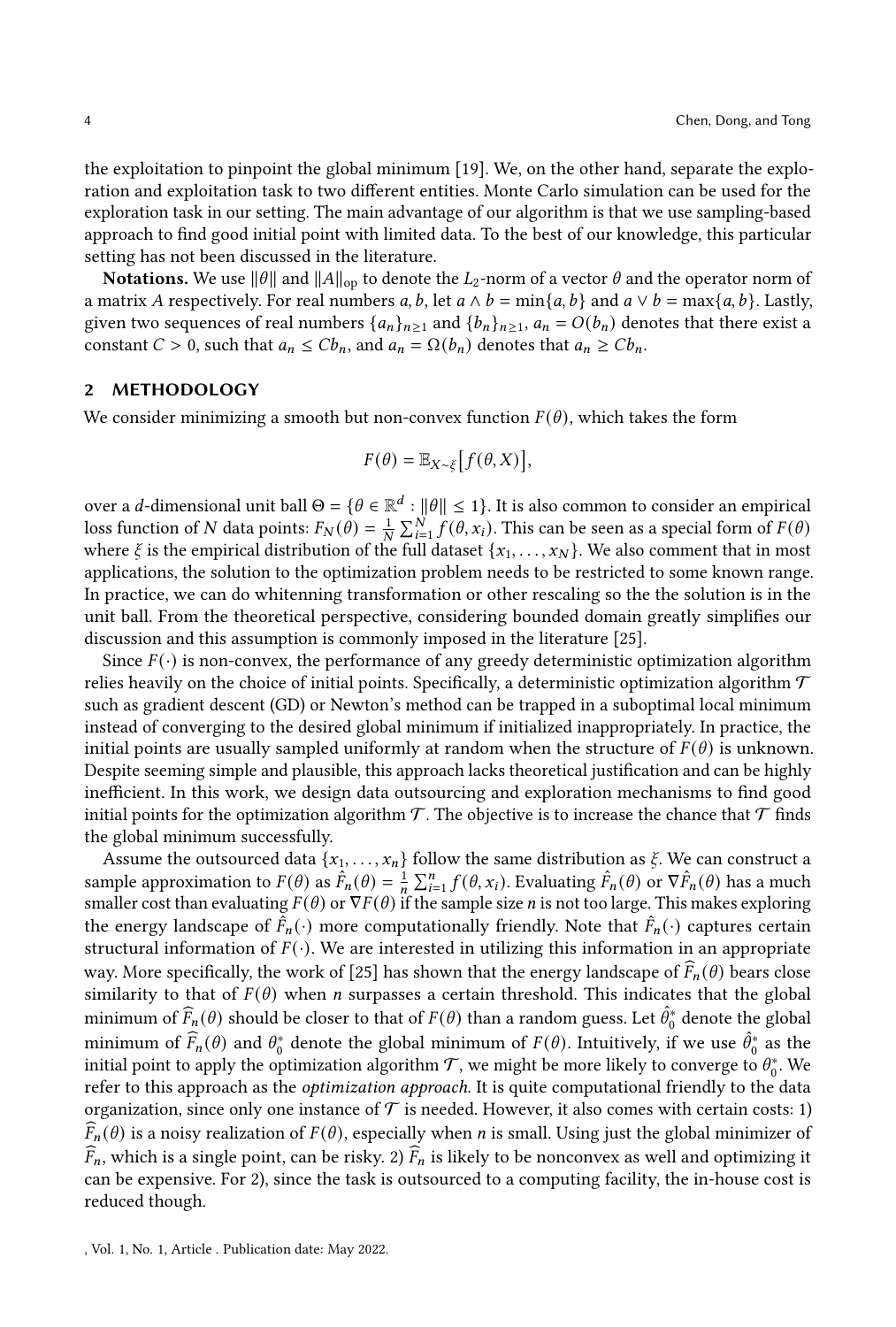An alternative approach we consider is to sample a Bayesian posterior distribution with the outsourced data. In Bayesian statistics, the unknown parameter  $\theta$  is usually represented using a posterior density, which is proportional to the product of a prior density and the likelihood function. Since we require  $||\theta|| \in \Theta$ , it is natural to assume the prior distribution is the uniform distribution on Θ. In many applications, the loss function  $f(\theta, x_i)$  is proportional to the negative log likelihood. For example, if we model the data output as a function of the input plus Gaussian noise, i.e.  $x_{\text{out}} = g(\theta, x_{\text{in}}) + \xi$  where  $\xi \sim \mathcal{N}(0, \sigma^2)$ , the likelihood function is given by  $-\log p(x|\theta) =$  $\frac{1}{2\sigma^2}(x_{\text{out}}-g(\theta,x_{\text{in}}))^2 = \frac{1}{2\sigma^2}f(\theta,x)$ . Then, the posterior distribution is given by

<span id="page-4-0"></span>
$$
p(\theta) \propto 1_{(\theta \in \Theta)} \prod_{i=1}^{n} p(x_i|\theta) = 1_{(\theta \in \Theta)} \exp(-\frac{n}{2\sigma^2} \widehat{F}_n(\theta)).
$$
 (1)

Samples from the posterior distribution learn from  $x_1, \ldots, x_n$ . Thus, they are more informative than samples from the prior distribution. Comparing with the optimization approach, this sampling approach takes into account that  $\overline{F}_n$  is noisy, so the candidate solution is not a single point, but a distribution which accounts for the uncertainty. In this case, the data organization needs to implement  $\mathcal T$  from multiple samples generated from the posterior distribution.

Given a deterministic optimization algorithm  $\tau$ , when only partial data is available, there is in general no clear theoretical guarantee when determining whether a point is a good initial point to optimize *F*. Both the optimization approach and the sampling approach use criteria based on  $\widehat{F}_n$ . Our theoretical analysis shows when these criteria are sufficient. We next provide more details of these two approaches. While the optimization approach is conceptually simpler, its computation requires sampling tools. Thus, we start with the sampling approach.

Procedures with the sampling approach. For the exploration task, we consider sampling from a distribution

<span id="page-4-1"></span>
$$
\pi_{\beta}(\theta) \propto \exp(-\beta \hat{F}_n(\theta)) \cdot 1_{\{\theta \in \Theta\}}.\tag{2}
$$

The parameter  $\beta > 0$  is often referred to as the inverse temperature [\[34\]](#page-16-8). The posterior distribution in [\(1\)](#page-4-0) corresponds to  $\beta = \frac{n}{2\sigma^2}$ . We consider general  $\beta$  because in practice the observation noise  $\sigma^2$  may not be known. The parameter  $\beta$  determines how much  $\pi_\beta(\theta)$  concentrates around the global minimum of  $\hat{F}_n(\theta)$ . A larger  $\beta$  leads to a higher concentration around  $\hat{\theta}_0^*$ . When  $\beta = \infty$ , we get  $\hat{\theta}_0^*$  with probability one. Using  $\hat{\theta}_0^*$  as a starting point is likely to be a good choice if n is large enough and  $\tilde{F}_n$  is close to F. Meanwhile, when  $\beta = 0$ ,  $\pi_\beta$  is simply the uniform distribution, which is equivalent to the standard random start. In this sense, sampling from  $\pi_\beta$  with  $\beta \in (0, \infty)$  can be viewed as an interpolation of two extreme cases.

There is a rich literature on how to sample from  $\pi_\beta(\theta)$ . When  $\pi_\beta$  is simple or close to some simple reference distributions, independent samples can be obtained through rejection sampling or importance sampling. For more complicated target distributions, Markov Chain Monte Carlo (MCMC) is usually applied. In general, these algorithms simulate stochastic processes of which  $\pi_{\beta}$  is the invariant distribution. Popular and simple choices include random walk Metropolis, unadjusted Langevin algorithm (ULA) [\[9\]](#page-15-12), Metropolis-adjusted Langevin algorithm [\[27\]](#page-16-9). Recent studies show that these MCMC algorithms are efficient when the sampling distribution is log-concave with perturbations [\[10,](#page-15-13) [24\]](#page-16-10). When  $\widehat{F}_n$  is non-convex with separated local minima,  $\pi_\beta$  is a multimodal distribution, and it can be difficult to sample directly with these algorithms. This is particular the case if  $\beta$  is large, since the stochastic algorithm may stick to one mode for many iterations before visiting the other modes. This issue can often be solved using methods such as parallel tempering or simulated tempering [\[7,](#page-15-14) [13,](#page-15-15) [30,](#page-16-11) [33\]](#page-16-12). The papers [\[13,](#page-15-15) [20\]](#page-15-16) show that a simulated tempering algorithm can sample a multimodal distribution with polynomial complexity.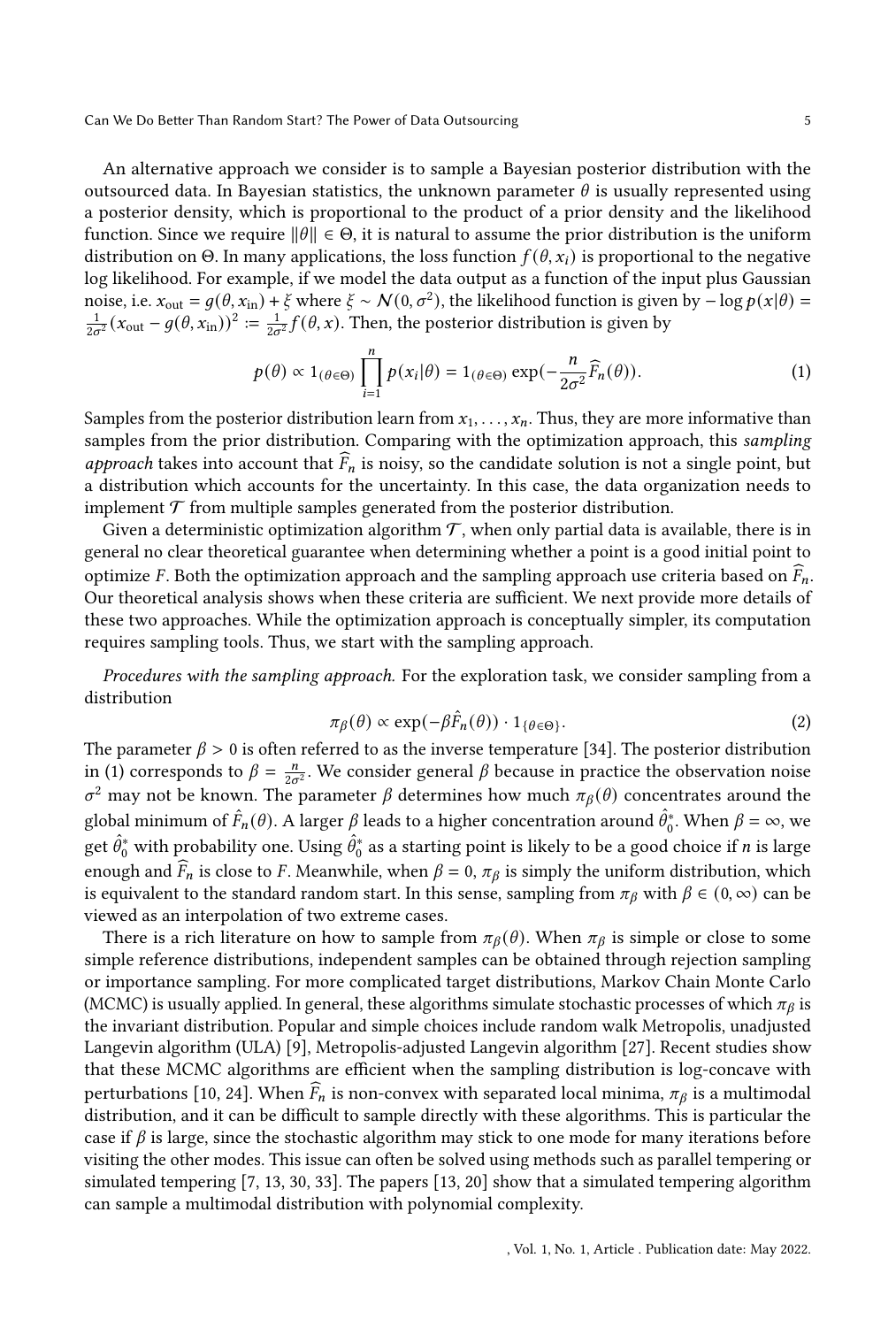Given the sample  $\theta_1, \ldots, \theta_L$  from  $\pi_{\beta}$ , the data organization then implement  $\mathcal T$  starting from each  $\theta_i$ . Let  $\mathcal{T}(\theta)$  denote the output of the optimization algorithm  $\mathcal T$  starting from  $\theta$ . The actual exploration algorithm is summarized in Algorithm [1.](#page-5-0) Our theoretical analysis in the next section gives rigorous justification of this procedure assuming  $\beta$  is large enough. In practice, this approach is more efficient than the naive random start even with moderate  $\beta$  as we will demonstrate through numerical experiment in Section [4.](#page-10-0) We also emphasize that our analysis applies to most of existing sampling tools where  $\theta_1, \ldots, \theta_L$  do not need to be independent.

# Algorithm 1 Sampling-based Initial Point Selection (SIPS)

**Input:** Outsourced data sample  $\{x_1, \ldots, x_n\}$ , inverse temperature parameter  $\beta$ , sampling algorithm  $M$ , exploration sample size  $L$ .

**Initialization:** Construct the empirical average  $\hat{F}_n(\theta) = \frac{1}{n} \sum f(\theta, x_i)$  and the target density  $\pi_{\beta}(\theta) \propto \exp(-\beta \hat{F}_n(\theta)) \cdot 1_{\{\theta \in \Theta\}}.$ 

**Sampling:** Apply M to draw samples  $\{\theta_1, \ldots, \theta_L\}$  from distribution  $\pi_{\beta}$ .

**Output:** Candidate initial points  $\{\theta_1, \ldots, \theta_L\}.$ 

Procedures with the optimization approach. When  $\widehat{F}_n$  is non-convex, there is no consensus on how to find its global minimizer. Typical choices include either using meta-heuristic algorithms or sampling-based algorithms. Here we consider using sampling-based algorithms due to their connection to the sampling approach.

One popular way to find the global minimum of  $\widehat{F}_n$  involves generating samples  $\theta_1, \ldots, \theta_l$  from the distribution  $\pi_\beta$  with a large  $\beta$ . This approach is investigated by [\[4,](#page-15-17) [26,](#page-16-13) [34\]](#page-16-8) when ULA or its online version is implemented to sample from  $\pi_{\beta}$ . As mentioned earlier, the parameter  $\beta$  determines how much  $\pi_{\beta}(\theta)$  concentrates around the global minimum of  $\hat{F}_n(\theta)$  and a larger  $\beta$  leads to a higher concentration. When the samples  $\theta_1, \ldots, \theta_L$  are available as candidate solutions, we can choose the one with the lowest objective value, i.e.,  $\theta_{i^*}$ , where

<span id="page-5-1"></span><span id="page-5-0"></span>
$$
i^* = \operatorname{argmin}_{i \in \{1, \dots, L\}} \hat{F}_n(\theta_i). \tag{3}
$$

This procedure is summarized as the annealing approach in Algorithm [2.](#page-6-0) In order for this approach to be effective at finding the global minimum of  $\hat{F}_n$ ,  $\beta$  needs to be large enough. This usually increases the difficulty of sampling from  $\pi_{\beta}$ . On the other hand, it is worth noticing that we are only interested in getting good starting points for optimizing  $F$ . Thus, finding the global minimum of  $\overline{F}_n$  approximately can often serve the purpose. This suggests a less extreme  $\beta$  may be sufficient.

The criterion in [\(3\)](#page-5-1) finds the  $\theta_i$  with the lowest  $\widehat{F}_n$ -value. Further refinement can be applied to improve the quality of the initial point. For example, if we apply a deterministic optimization algorithm  $\hat{\mathcal{T}}$  to  $\hat{\vec{F}}_n$  initialized at  $\theta_i$ , we can achieve an even lower  $\hat{F}_n$ -value. We then pick  $\hat{\mathcal{T}}(\theta_i)$ with the lowest  $\hat{F}_n$ -value as the initial point, i.e.,  $\hat{\mathcal{T}}(\theta_{i^*})$ , where

<span id="page-5-2"></span>
$$
i^* = \operatorname{argmin}_{i \in \{1, \dots, L\}} \hat{F}_n(\hat{\mathcal{T}}(\theta_i)).
$$
\n(4)

This procedure is summarized as the sampling-assisted-optimization (SAO) approach in Algorithm [2.](#page-6-0) The SAO approach is similar to GDxLD developed in [\[8\]](#page-15-18). Comparing to the simpler criterion [\(3\)](#page-5-1), sampling for [\(4\)](#page-5-2) can often be done more efficiently. This is because when implementing SAO for  $F_n$ , we separate the exploration task and the optimization task. This allows us to use a smaller  $\beta$  when sampling  $\pi_{\beta}$ . The cost is that invoking  $\hat{\mathcal{T}}$  to each sample in SAO can impose extra computational cost than the annealing approach. In contrast, the annealing approach combines the exploration task with the optimization task. So a larger  $\beta$  is needed in general, which increases the cost to sample from  $\pi_{\beta}$ .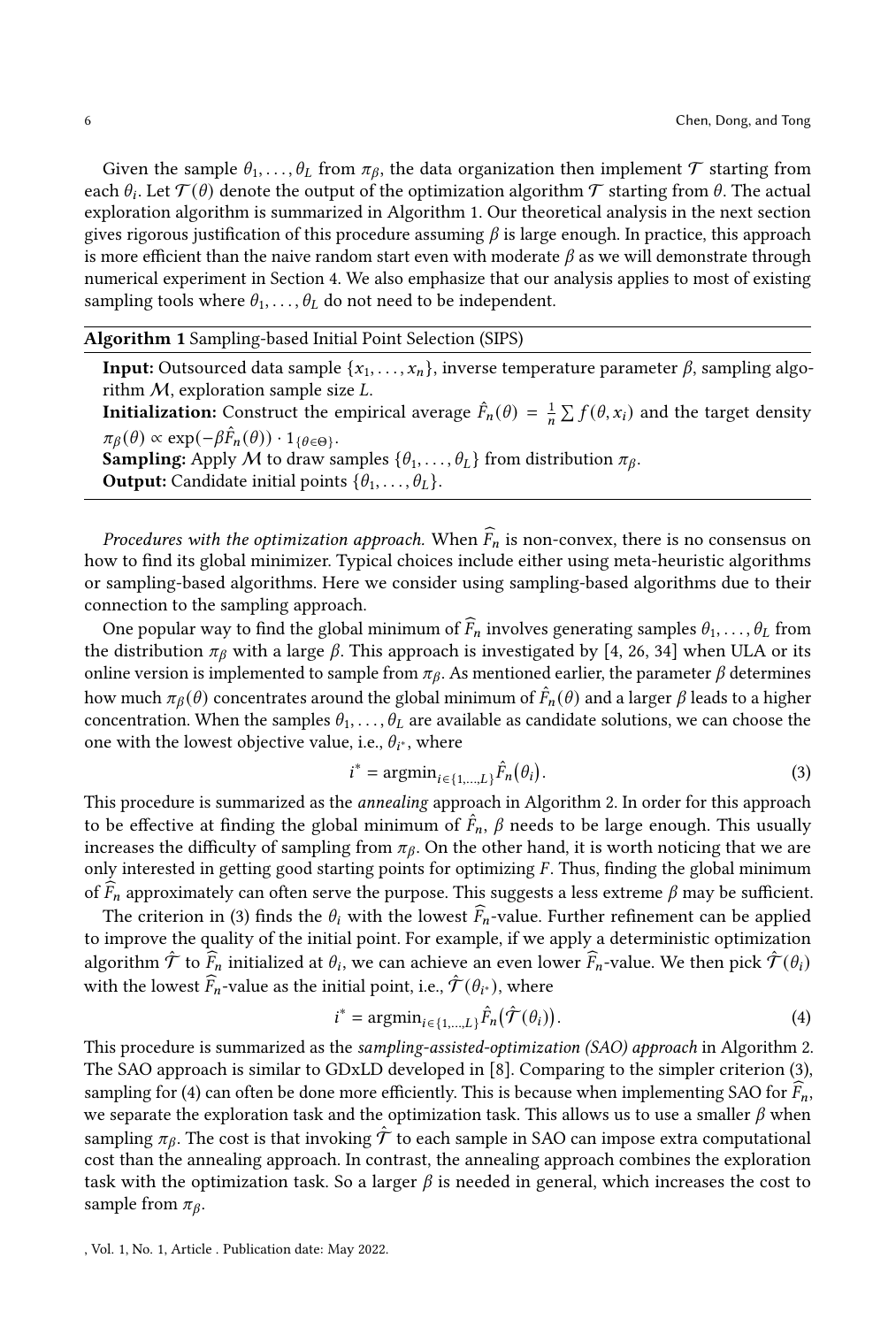Algorithm 2 Optimization-based Initial Point Selection (OIPS)

**Input:** Outsourced data sample  $\{x_1, \ldots, x_n\}$ , inverse temperature parameter  $\beta$ , exploration sample size L, sampling algorithm M, optimization algorithm  $\hat{\mathcal{T}}$ . **Initialization:** Construct the empirical average  $\hat{F}_n(\theta) = \frac{1}{n} \sum f(\theta, x_i)$  and the target density  $\pi_{\beta}(\theta) \propto \exp\{-\beta \hat{F}_n(\theta)\} \cdot 1_{\{\theta \in \Theta\}}$ **Sampling:** Apply M to draw a sample  $\{\theta_1, \ldots, \theta_L\}$  from distribution  $\pi_\beta$ . if Annealing then Set  $\theta^0 = \theta_{i^*}$  where  $i^* = \operatorname{argmin}_{i \in \{1,...,L\}} \hat{F}_n(\theta_i)$ . end if if Sampling-assisted-optimize (SAO) then Set  $\theta^0 = \hat{\mathcal{T}}(\theta_{i^*})$  where  $i^* = \operatorname{argmin}_{i \in \{1,...,L\}} \hat{F}_n(\hat{\mathcal{T}}(\theta_i)).$ end if **Output:** Candidate initial points  $\theta^0$ 

# <span id="page-6-0"></span>3 THEORETICAL GUARANTEE IN FINDING THE GLOBAL MINIMUM

In this section, we analyze the performance of Algorithms [1](#page-5-0) and [2.](#page-6-0) The key in successful implementation of the algorithms is to set the appropriate outsourcing sample size *n*, inverse temperature  $\beta$ , and exploration sample size L. Our performance analysis provides guidelines on choosing these parameters.

Conditions on the energy landscapes. We start with some assumptions on the energy landscape of  $F(\theta)$  and the randomness when evaluating  $f(\theta, x)$ . Many of them are also assumed in [\[25\]](#page-16-7). Since we run an optimization algorithm  $\mathcal T$  that converges to a stationary point in the second phase, the following assumption regularizes the configuration of the stationary points:

<span id="page-6-1"></span>ASSUMPTION 1.  $F(\theta) : \Theta \to \mathbb{R}$  is  $(\sigma, \eta)$ -strongly Morse, that is,  $\|\nabla F(\theta)\| \ge \sigma$  for  $\|\theta\| = 1$ , and  $\lambda_{\min}(\nabla^2 F(\theta)) \ge \eta$  if  $\|\nabla F(\theta)\| \le \sigma$ , where  $\lambda_{\min}(A)$  is the minimum eigenvalue of A. Moreover  $L^* := \sup_{\theta \in \Theta} \|\nabla^3 F(\theta)\|_{op} < \infty.$ 

One consequence of Assumption [1](#page-6-1) is that that all the stationary points of  $F(\theta)$  in  $\Theta$  are finite and well-separated [\[25\]](#page-16-7). In particular, we can denote these stationary points as  $(\theta_0^*, \theta_1^*, \dots \theta_K^*)$ . Without loss of generality, let  $\theta_0^*$  be the global minimum of  $F(\theta)$ .

For simplicity of discussion, we assume that  $\mathcal T$  is a deterministic optimization algorithm that is guaranteed to converge to a stationary point and the performance of  $\mathcal T$  is determined by the initial point. Starting from  $\theta^0$ , we denote the stationary point that  $\mathcal T$  converges to as  $\mathcal T(\theta^0)$ . Hence,  $\mathcal T$  can be viewed as a deterministic mapping from the parameter space  $\Theta$  to the set of stationary points  $\{\theta_0^*, \theta_1^*, \dots, \theta_K^*\}$ . Our goal is to find a  $\theta^0$  such that  $\mathcal{T}(\theta^0) = \theta_0^*$ .

Given the deterministic optimization algorithm  $\mathcal{T}$ , the attraction region of the global minimum  $\theta_0^*$  can be defined as

$$
\mathbb{B}_0^* = \{ \theta \in \Theta : \mathcal{T}(\theta) = \theta_0^* \}.
$$

In general,  $\mathbb{B}^*_0$  cannot be characterized without  $\mathcal{T}.$  On the other hand, it is well-known that for many optimization algorithms,  $\mathcal{T}(\theta^0)=\theta^*_0$  if  $\theta^0$  is in a neighborhood of  $\theta^*_0$  in which  $F(\theta)$  is strongly convex. This indicates that a proper neighborhood of  $\theta_0^*$  can be used as a substitution of  $\mathbb{B}_0^*$ . We formalize this idea as follows.

<span id="page-6-2"></span>Assumption 2. There exists a ball centered at  $\theta_0^*$  with radius r,  $\mathcal{B}_r(\theta_0^*) = \{\theta : ||\theta - \theta_0^*|| \le r\}$ , such that  $\mathcal{B}_r(\theta_0^*) \subseteq \mathbb{B}_0^*$  and  $F(\theta)$  is  $\mu$ -strongly convex in  $\mathcal{B}_r(\theta_0^*)$ .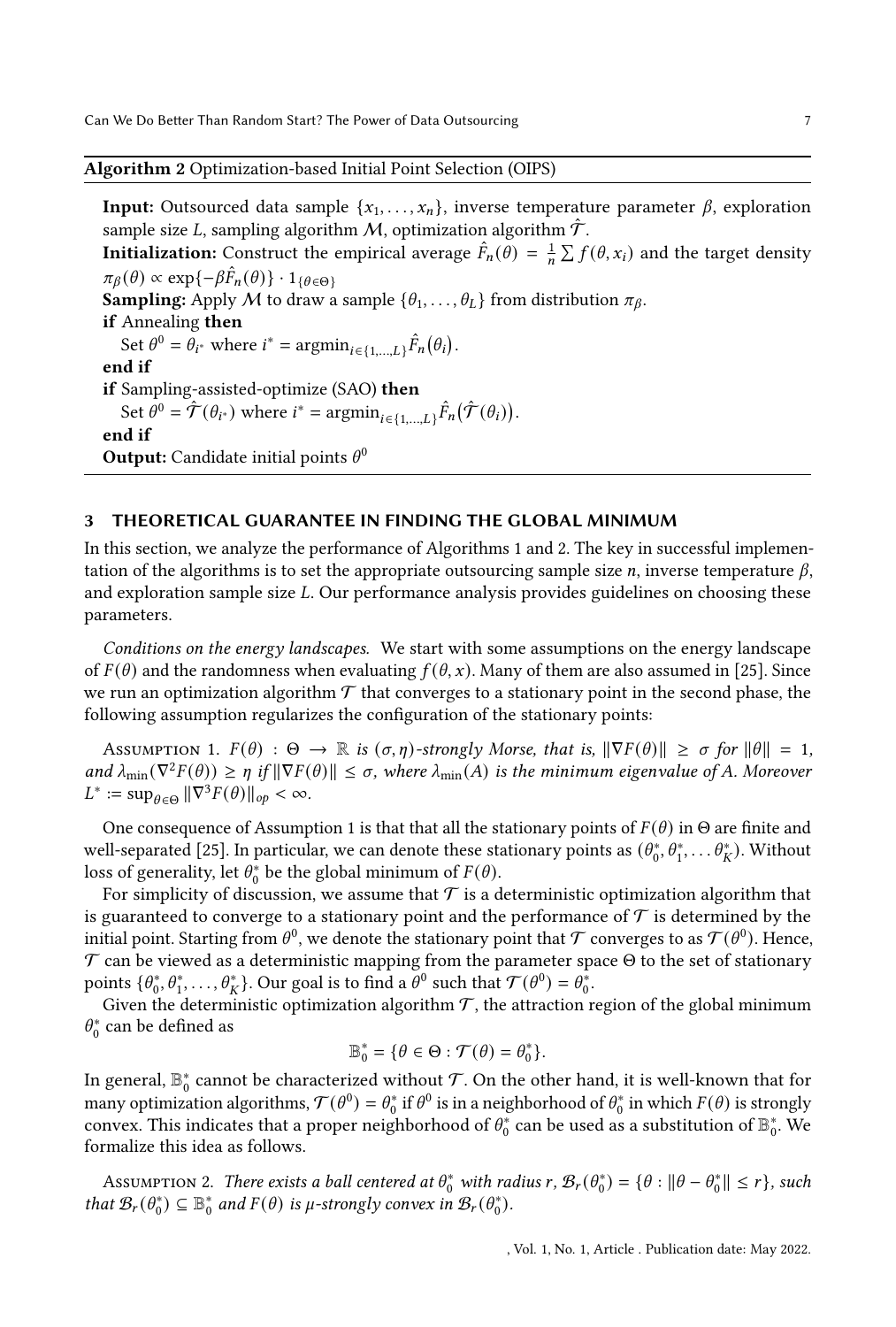Note that Assumption [2](#page-6-2) may comes as a consequence of Assumption [1.](#page-6-1) In particular,  $F(\theta)$  is  $\eta/2$ -strongly convex in  $\mathcal{B}_r(\theta_0^*)$  when  $r \leq \frac{\eta}{2l}$  $rac{\eta}{2L^*}$ .

Notably, the assumptions above enable us to derive an upper bound for the failure rate of the benchmark random start algorithm. If we draw  $m$  independent initial points from  $\Theta$  uniformly at random, the probability that none of them leads to the global minimum of is  $\mathbb{P}(\mathcal{F}_b) \leq (1 - \mathbb{P}(\mathcal{B}_r))^m$ , or

<span id="page-7-1"></span>
$$
\log \mathbb{P}(\mathcal{F}_b) \le -L \log(\mathbb{P}(\mathcal{B}_r)) = \Omega(Lr^d). \tag{5}
$$

Then, in order for it to be lower than a threshold  $\rho$ , we need  $m = \log(\rho)/|r|^d$ , which has an exponential dependence on  $d$ .

Our next assumption concerns the uniqueness of the global minimum. When  $\theta_0^*$  is the unique global minimum, its function value needs to be strictly lower than the other stationary points.

<span id="page-7-2"></span>Assumption 3. There exists a constant  $\alpha > 0$ , such that for all  $\theta \notin \mathcal{B}_r(\theta_0^*), F(\theta) - F(\theta_0^*) \geq \alpha$ .

In Section [3.3,](#page-10-1) we will discuss what can be achieved if this assumption does not hold.

The basic idea of our data outsourcing and exploration scheme is to approximate  $F(\theta)$  via its sample average  $\hat{F}_n(\theta)$  and then use the global minimum of  $\hat{F}_n(\theta)$  as the initial point to optimize  $F(\theta)$ . A key question is that in order for  $\overline{F}_n(\theta)$  to be a good approximation of  $F(\theta)$ , how many data points are needed. This problem has been studied [\[25\]](#page-16-7). We adapt some of their results into our setting. This involves the following regularity conditions on the loss function and noises (similar versions of them can be found in [\[25\]](#page-16-7) as well).

<span id="page-7-0"></span>ASSUMPTION 4. The following hold for some  $\tau$ ,  $c_h$ 

(1) The loss function for each data point is  $\tau^2$ -sub-Gaussian. Namely, for any  $\lambda \in \mathbb{R}^p$ , and  $\theta \in \Theta$ ,

$$
\mathbb{E}\bigg[\exp\big(\big\langle \lambda, f(\theta;X)-\mathbb{E}_{X\sim\xi}[f(\theta;X)]\big\rangle\big)\bigg]\leq \exp\bigg\{\frac{\tau^2||\lambda||^2}{2}\bigg\}.
$$

(2) The gradient of the loss is  $\tau^2$ -sub-Gaussian. Namely, for any  $\lambda \in \mathbb{R}^p$ , and  $\theta \in \Theta$ ,

$$
\mathbb{E}\bigg[\exp\big\langle \lambda, \nabla_{\theta} f(\theta;X) - \mathbb{E}_{X \sim \xi}[\nabla_{\theta} f(\theta;X)] \big\rangle\bigg] \leq \exp\big\{\frac{\tau^2 ||\lambda||^2}{2}\big\}.
$$

(3) The Hessian of the loss, evaluated on a unit vector, is  $\tau^2$  -sub-exponential. Namely, for any  $||\lambda|| \leq 1$ , and  $\theta \in \Theta$ ,

$$
\mathbb{E}\bigg[\exp\bigg\{\frac{1}{\tau^2}\bigg|Z_{\lambda,\theta}(X)-\mathbb{E}_{X\sim\xi}\big[Z_{\lambda,\theta}(X)\big]\bigg|\bigg\}\bigg]\leq 2,
$$

where  $\mathcal{Z}_{\lambda,\theta}(X) = \langle \lambda, \nabla^2_{\theta} f(\theta;X) \lambda \rangle$ .

(4) There exists  $J_*$  (potentially diverging polynomially in d) such that

$$
\mathbb{E}_{X \sim \xi} \left[ J^1(X) \right], \mathbb{E}_{X \sim \xi} \left[ J^2(X) \right] \le J_*
$$

where

$$
J^{1}(X) = \sup_{\theta_{1}, \theta_{2} \in \Theta, \theta_{1} \neq \theta_{2}} \frac{\|\nabla_{\theta} f(\theta_{1}; X) - \nabla_{\theta} f(\theta_{2}; X)\|}{\|\theta_{1} - \theta_{2}\|},
$$

$$
J^{2}(X) = \sup_{\theta_{1}, \theta_{2} \in \Theta, \theta_{1} \neq \theta_{2}} \frac{\|\nabla_{\theta}^{2} f(\theta_{1}; X) - \nabla_{\theta}^{2} f(\theta_{2}; X)\|_{op}}{\|\theta_{1} - \theta_{2}\|}
$$

.

Furthermore, there exists a constant  $c_h$  such that  $J_* \leq \tau^3 d^{c_h}$ . (5) There exists  $\theta^* \in \Theta$ , such that  $\|\nabla F(\theta^*)\|$ ,  $\|\nabla^2 F(\theta^*)\|_{op} \leq H \leq \tau^3 d^{c_h}$ .

Assumption [4](#page-7-0) allows us to find a close approximation of  $F$ , which is formally defined as follows.

, Vol. 1, No. 1, Article . Publication date: May 2022.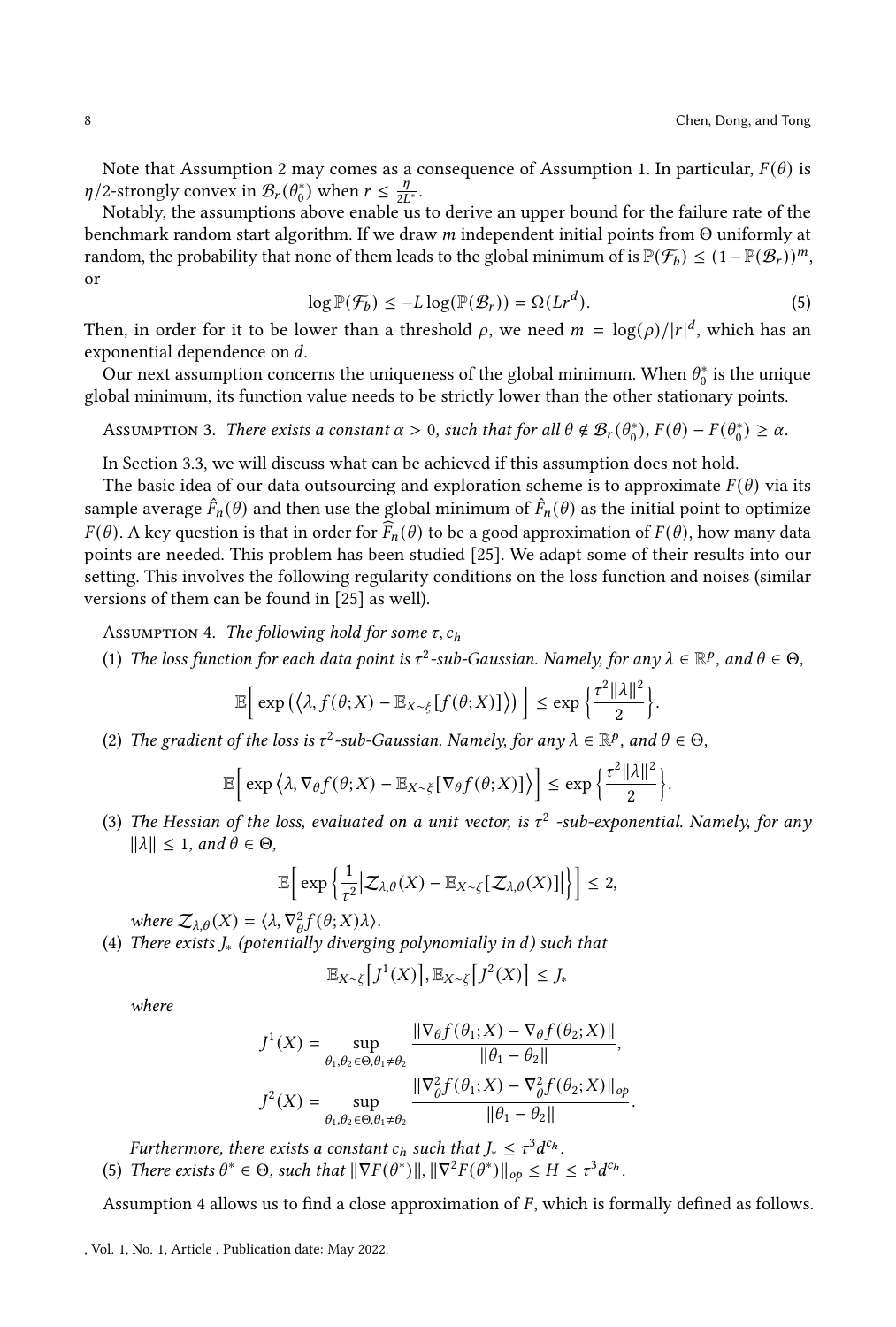Definition 3.1. We say  $\widehat{F}_n(\theta)$  is a  $\delta$ -approximation of  $F(\theta)$ , if both  $F$  and  $\widehat{F}_n$  have  $K + 1$  stationary points, denoted by  $\{\theta_i^*\}_{i=0,\dots,K}$  and  $\{\hat{\theta}_i^*\}_{i=0,\dots,K}$ , and the following inequalities hold

$$
\sup_{\theta \in \Theta} |F(\theta) - \hat{F}_n(\theta)| \le \delta, \sup_{\theta \in \Theta} \|\nabla F(\theta) - \nabla \hat{F}_n(\theta)\| \le \delta,
$$
  
\n
$$
\sup_{\theta \in \Theta} \|\nabla^2 F(\theta) - \nabla^2 \hat{F}_n(\theta)\|_{\text{op}} \le \delta, \text{ and } \max_{0 \le i \le K} \|\theta_i^* - \hat{\theta}_i^*\| \le \delta.
$$

The next lemma characterizes the minimal sample size required to achieve a  $\delta$ -approximation.

<span id="page-8-0"></span>LEMMA 3.2. Assume that Assumptions [1](#page-6-1) and [4](#page-7-0) hold. Consider a given confidence level  $\rho \in (0,1)$ and a given accuracy  $\delta$ . Let  $C = C_0 \cdot (c_h \vee 1 \vee \log(\tau/\rho)) = O(|\log \rho|)$ , where  $C_0$  is some absolute constant, and  $\eta_* = (\sigma^2/\tau^2) \wedge (\eta^2/\tau^4) \wedge (\eta^4/((L^*\tau)^2) = \Omega(1)$ . For an arbitrary constant  $\iota > 0$ , let  $C_i$ be a constant such that  $\log(n) \leq C_1 \cdot n^t$ . Then, when

$$
n \ge \max \Big\{ \Big[ \frac{C_t C d}{(\delta/((2\tau/\eta) \vee \tau \vee \tau^2))^2} \Big]^\frac{1}{1-t}, 4C d \big( \log(d/)\vee \log(n)/\eta_*^2 \big) \Big\},\
$$
  
:=  $n(\delta, \rho, d),$ 

with probability at least  $1 - \rho$ ,  $\widehat{F}_n(\theta)$  is a  $\delta$ -approximation of  $F(\theta)$ .

The proofs of Lemma [3.2](#page-8-0) and all subsequent results are provided in Appendix [A.](#page-16-14)

Lemma [3.2](#page-8-0) quantifies that to achieve a  $\delta$ -approximation of  $F(\theta)$  with confidence level 1 −  $\rho$ , the required sample size is

$$
n(\delta, \rho, d) = O\left(\frac{d \log(1/\rho)}{\delta^2}\right).
$$
 (6)

Here, we ignore the index  $\iota$  in the power since it can be made arbitrarily small.

#### 3.1 Performance of the sampling approach

We denote  $\mathcal{F}_0$  as the event that using the initial point(s) constructed based on Algorithm [1,](#page-5-0) the optimization algorithm in the exploitation stage fails to find the global minimum. In this section, we establish an upper bound for  $\mathbb{P}(\mathcal{F}_0)$ .

Recall that samples are drawn from the distribution  $\pi_\beta$  defined in [\(2\)](#page-4-1). We will justify that when  $\beta$  is large enough, a random sample  $\theta_\beta$  from  $\pi_\beta(\theta)$  is a good starting point to optimize  $F(\theta)$ . In particular,  $\tilde{\theta}_{\beta}$  has a high chance to fall into an attraction basin of  $\theta_0^*$ , i.e.,  $\mathcal{B}_r(\theta_0^*)$ .

<span id="page-8-1"></span>PROPOSITION 3.3. Suppose Assumptions [1-](#page-6-1)[4](#page-7-0) hold and the approximation accuracy  $\delta$  satisfies  $\delta$  <  $\mu \wedge r \wedge \alpha/4$ . If  $\hat{F}_n(\theta)$  is a  $\delta$ -approximation of  $F(\theta)$  and  $\beta \geq \Omega(r^{-2})$ , then the probability that  $\tilde{\theta}_{\beta}$  fails to be a good starting point, i.e.  $\pi_\beta\big(\mathcal{B}_r^c(\theta_0^*)\big)$ , is bounded by:

$$
\log \left( \pi_{\beta} \big( \mathcal{B}_{r}^{c}(\theta_{0}^{*}) \big) \right) = O \big( - \beta \alpha / 2 + d \log(\beta) \big).
$$

Proposition [3.3](#page-8-1) shows that as the inverse temperature parameter  $\beta$  increases, the probability that we can sample points from  $\mathcal{B}_r(\theta_0^*)$  approaches one exponentially fast. The convergence speed is determined by  $\alpha$ , the gap between the global minimum and other local minima, as well as the dimension parameter d. However, in practice, we cannot choose  $\beta$  arbitrarily large as we have to consider the computational cost in associated sampling algorithms (e.g., an MCMC algorithm). In general, when  $\beta$  increases, the difficulty of sampling from  $\pi_{\beta}(\theta)$  increases. In practice, we want to find a  $\beta$  that balances the estimation accuracy and the sampling difficulty.

One difficulty when applying Proposition [3.3](#page-8-1) to the sampling approach is that in practice we may not be able to sample from  $\pi_{\beta}$  exactly. For example, many MCMC algorithms can only draw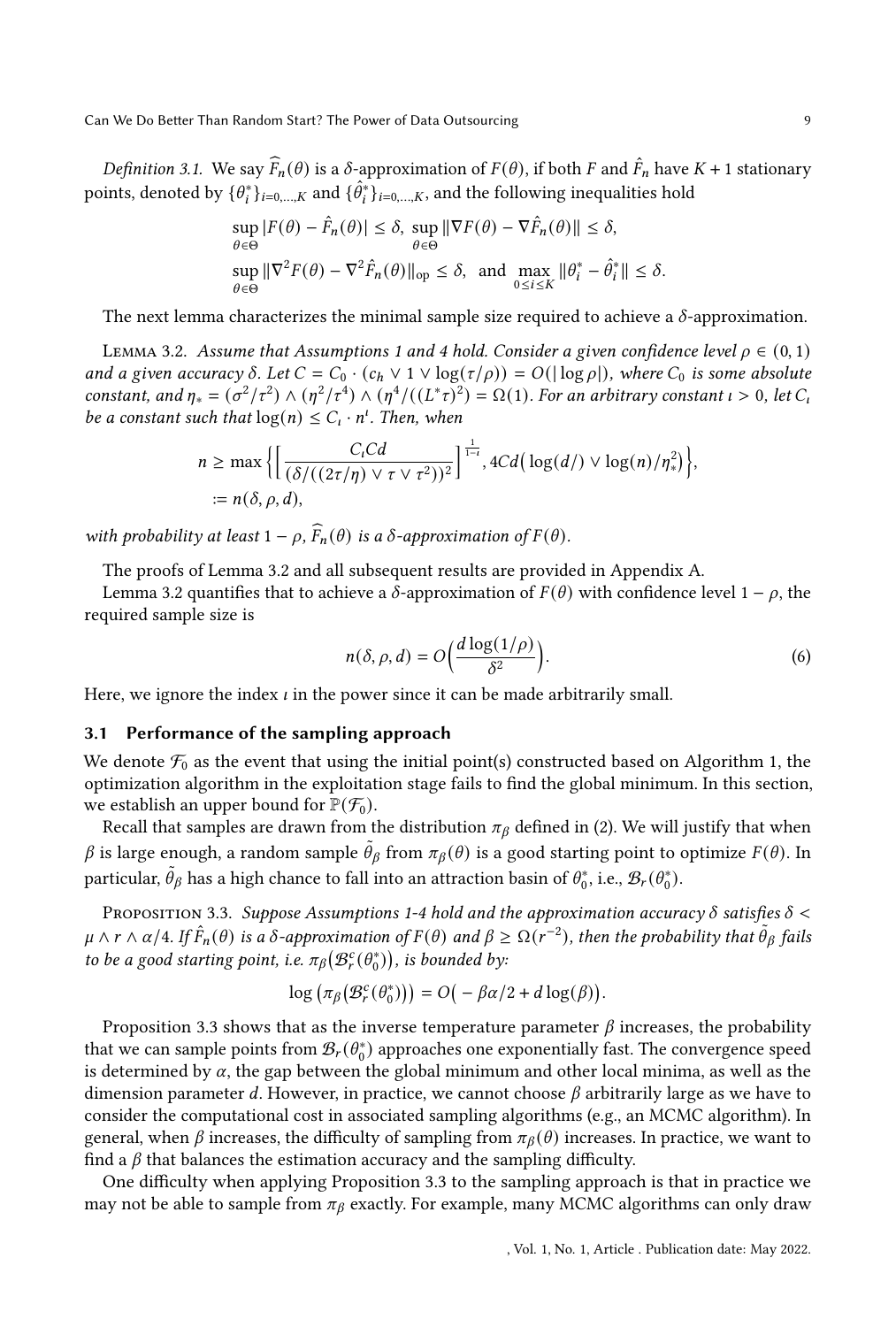samples from a distribution that is "close" to  $\pi_{\beta}$ . To handle this issue, To handle this issue, we impose the following assumption as a relaxation to the requirement of sampling from  $\pi_\beta$  exactly.

<span id="page-9-0"></span>Assumption 5. There is a sampler  $\hat{\mathcal{M}}$  such that for any fixed  $\delta_{\beta} \in [0,1)$ , starting from any  $\theta_0 \in \Theta$ , M can draw samples from a distribution  $\hat{\pi}_{\beta}$  which satisfies  $\|\hat{\pi}_{\beta} - \pi_{\beta}\|_{TV} \leq \delta_{\beta}$ .

In addition, note that in practice, we can draw consecutive samples from the same chain of the underlying MCMC algorithm, which makes the samples correlated. The following lemma justifies the quality of the samples form  $\hat{M}$  under Assumption [5.](#page-9-0)

<span id="page-9-1"></span>LEMMA 3.4. Given a set B and distribution  $\pi_\beta$  with  $\pi_\beta(B) > 0$ , suppose there exists a samplers  $\mathcal M$ satisfying Assumption [5.](#page-9-0) If we have L samples from  $\hat{\mathcal{M}}$ , then

$$
\mathbb{P}(X_1 \notin B, \dots, X_L \notin B) \leq (\pi(B^c) + \delta_B)^L.
$$

The following theorem then comes as a consequence of Proposition [3.3](#page-8-1) and Lemma [3.4.](#page-9-1)

<span id="page-9-2"></span>Theorem 3.5. Consider Algorithm [1.](#page-5-0) Suppose Assumptions [1-](#page-6-1)[5](#page-9-0) hold. For an arbitrary confidence level  $\rho \in (0,1)$ , let  $\delta = \mu \wedge r \wedge \alpha/4$ . If sample size  $n \ge n(\delta, \rho, d) = O(d \log(1/\rho)/\delta^2)$  and the inverse temperature  $\beta \geq \Omega(r^{-2})$ , then there exists a constant  $C \in (0,\infty)$  such that

$$
\mathbb{P}(\mathcal{F}_0) \le \rho + \exp\left(CL \cdot \max\left\{-\beta \alpha/2 + d\log(\beta), \log(2\delta_\beta)\right\}\right). \tag{7}
$$

Theorem [3.5](#page-9-2) shows that the probability that the sampling approach fails to find the global minimum of  $F(\theta)$  decays exponentially fast as the inverse temperature  $\beta$  and sample size L increase. In particular,  $L$  only needs to surpass some dimensional independent constants, i.e., the convexity constant  $\mu$  and the separability constant  $\alpha$  of global minimum from other local minima. In contrast, by [\(5\)](#page-7-1), the benchmark random start method would require the number of random initialization  $m$  to depend exponentially on the dimension. We comment that Algorithm [1](#page-5-0) does require an outsourced sampling algorithm to obtain samples from  $\pi_{\beta}$ , which can be computationally costly, but this task is outsourced and we achieve a much smaller the in-house computational cost. Finally, it is worth mentioning that in Theorem [3.5,](#page-9-2) both  $\beta$  and  $n$  scale as  $r^{-2}$ . This is in agreement with the Bavesian setup [\(1\)](#page-4-0), which suggests  $\beta$  should scale linearly with n.

#### 3.2 Performance of the optimization approaches

We first provide an analysis of the SAO approach in Algorithm [2.](#page-6-0) Let  $\mathcal{F}_1$  denote the random event that the output of Algorithm [2-](#page-6-0)SAO approach fails to find the global minimum of  $F(\theta)$ . The result is largely the same as Theorem [3.5,](#page-9-2) although the proof is slightly more difficult.

<span id="page-9-4"></span>Theorem 3.6. Consider Algorithm [2-](#page-6-0)SAO. Suppose Assumptions [1](#page-6-1)[-5](#page-9-0) hold. For an arbitrary confidence level  $\rho \in (0,1)$ , let  $\delta = \mu \wedge r \wedge \alpha/4$ . If the sample size  $n \ge n(\delta, \rho, d) = O(d \log(1/\rho)/\delta^2)$  and the inverse temperature  $\beta \geq \Omega(r^{-2})$ , then there exists a constant  $C \in (0, \infty)$  such that

$$
\mathbb{P}(\mathcal{F}_1) \le \rho + \exp\left(CL \cdot \max\left\{-\beta \alpha/2 + d\log(\beta), \log(2\delta_\beta)\right\}\right).
$$

We next analyze the annealing approach in Algorithm [2.](#page-6-0) Let  $\mathcal{F}_2$  be the random event that Algorithm [2-](#page-6-0)annealing fails to find the global minimum of  $F(\theta)$ . The annealing approach needs more restrictions than the SAO approach. This is because: in order to generate a good starting point, one of the samples need to fall close to  $\theta_0^*$ . Moreover, its  $\widehat{F}_n$ -value needs to be lower than the other samples. This can be formulated as requiring a smaller radius  $r_0$  for the attraction neighborhood:

<span id="page-9-3"></span>Theorem 3.7. Consider Algorithm [2-](#page-6-0)annealing. Suppose Assumptions [1-](#page-6-1)[5](#page-9-0) hold. For an arbitrary confidence level  $\rho \in (0,1)$ , let  $r = r_0$  where  $r_0^2 \cdot \sup_{\theta \in \Theta} \|\nabla^2 F(\theta)\|_{op} < \alpha$  and  $\delta = \mu \wedge r \wedge \alpha/4$ . If the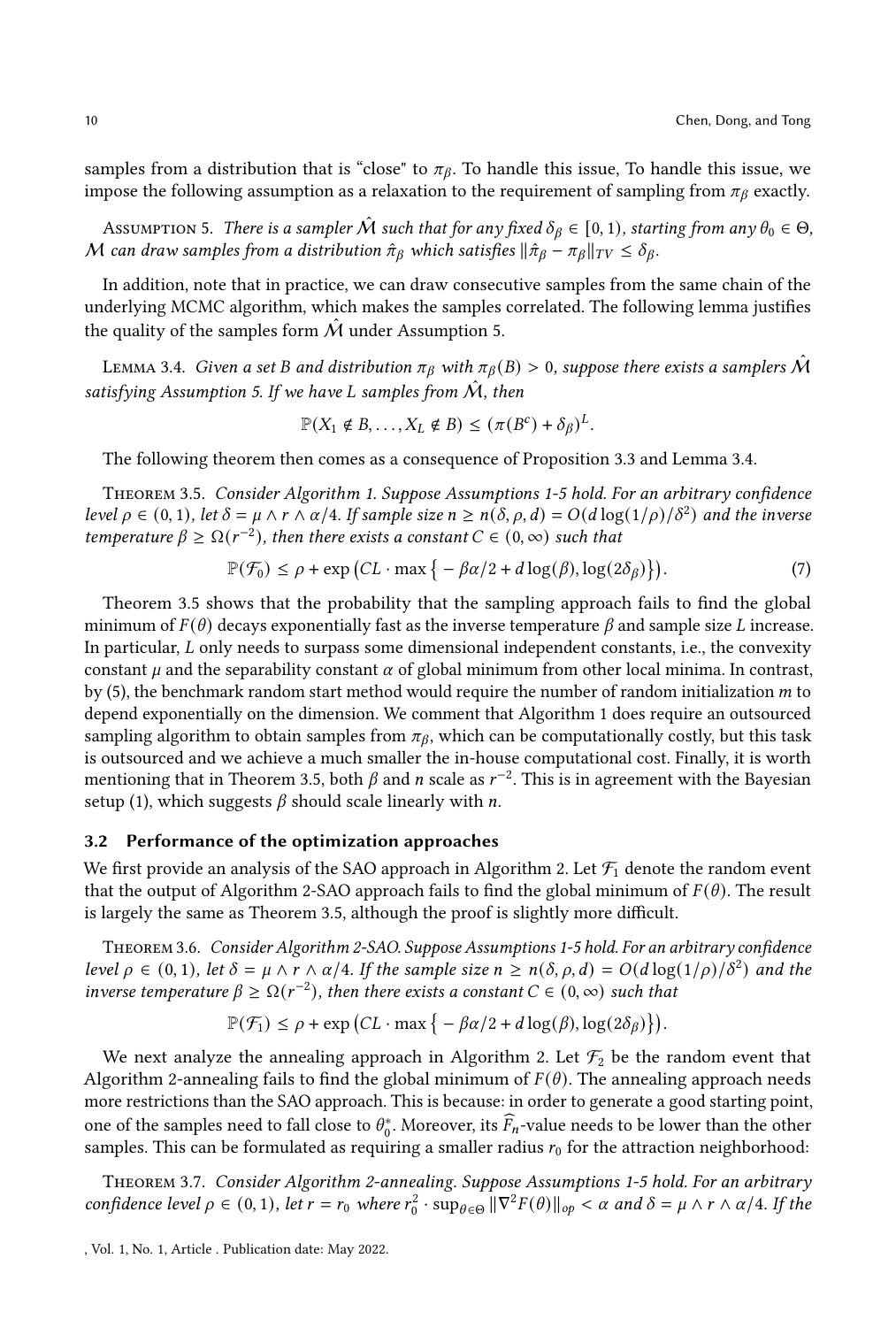sample size  $n \ge n(\delta, \rho, d) = O(d \log(1/\rho)/\delta^2)$  and the inverse temperature  $\beta \ge \Omega(r^{-2})$ , then there exists a constant  $C \in (0, \infty)$  such that

$$
\mathbb{P}(\mathcal{F}_2) \le \rho + \exp\left(CL \cdot \max\left\{-\beta \alpha/2 + d\log(\beta), \log(2\delta_\beta)\right\}\right).
$$

#### <span id="page-10-1"></span>3.3 Extension to  $\epsilon$ -Global Minimum

One major constraint in our previous analysis is Assumption [3–](#page-7-2)the global minimizer is unique with a gap of  $\alpha > 0$ . In practice, there can be multiple local minima that have function values very close to the global minimum. In this setting, it can be too ambitious to fine the global minimum and it may be more reasonable to find an approximately optimal solution. Given a user-specified accuracy level  $\epsilon$ , we are interested in finding a local minimum whose objective value is within  $\epsilon$ -distance from the optimal objective value, i.e.,  $\theta_i^*$  such that  $F(\theta_i^*) \leq F(\theta_0^*) + \epsilon$ . We call a such local minimum an  $\epsilon$ -global minimum of  $F(\theta)$ . In this subsection, we conduct performance analysis for our algorithms to find an  $\epsilon$ -global minimum. Let

$$
\mathcal{J}_{\epsilon}^* = \left\{ i : F(\theta_i^*) \le F(\theta_0^*) + \epsilon \right\}
$$

be the index set of the  $\epsilon$ -global minimums. To be concise, we only present the analysis for the annealing-based optimization approach (Algorithm [2-](#page-6-0)annealing). The results for the other methods are similar.

We first introduce the "attraction region" of the  $\epsilon$ -global minimums:

Definition 3.8 ("Attraction region" of  $\epsilon$ -global minimums). Given an optimization algorithm  $\mathcal{T}$ , we define the attraction basin of  $\epsilon$ -global minimums of  $F(\theta)$  as

$$
\mathbb{B}_{\epsilon}^* = \{ \theta \in \Theta : F(\mathcal{T}(\theta)) \leq F(\theta_0^*) + \epsilon \}.
$$

By definition, the optimization algorithm  $\mathcal T$  converges to an  $\epsilon$ -global minimum if and only if it starts with an initial point in  $\mathbb{B}_{\epsilon}^*$ . However, same as before,  $\mathbb{B}_{\epsilon}^*$  is hard to characterize directly. So we consider the following subset as a substitution

$$
\mathcal{B}_{\epsilon,r_{\epsilon}} := \bigcup_{i \in \mathcal{J}_{\epsilon}^*} \mathcal{B}_{r_{\epsilon}}(\theta_i^*) \subseteq \mathbb{B}_{\epsilon}^*.
$$

Let  $\mathcal{F}_{\epsilon,2}$  be the random event that the output of Algorithm [2-](#page-6-0)annealing fails to find the  $\epsilon$ -global minimum of  $F(\theta)$ .

<span id="page-10-2"></span>THEOREM 3.9. Suppose Assumptions [1,](#page-6-1) [4](#page-7-0) and [5](#page-9-0) hold. For any user-specified accuracy  $\epsilon > 0$ , pick  $r_{\epsilon}$  such that  $\sup_{\theta \in \Theta} \|\nabla^2 F(\theta)\|_{op} \cdot r_{\epsilon}^2 \leq \epsilon$ . In addition, assume the approximation accuracy  $\delta$  satisfies  $\delta < \mu \wedge r_{\epsilon} \wedge \epsilon/12$ . For an arbitrary confidence level  $\rho \in (0,1)$ , if the sample size  $n \ge n(\delta, \rho, d)$  =  $O(d \log(1/\rho)/\delta^2)$  and the inverse temperature  $\beta \geq \Omega(r_{\epsilon}^{-2})$ , then there exists a constant  $C \in (0,\infty)$ such that

$$
\mathbb{P}(\mathcal{F}_{\epsilon,2}) \le \rho + \exp\left(CL \cdot \max\left\{-\beta\epsilon/6 + d\log(\beta), \log(2\delta_{\beta})\right\}\right).
$$

Note that Theorem [3.9](#page-10-2) establishes a similar performance guarantee to Theorem [3.7.](#page-9-3) However, the convergence rate in Theorem [3.9](#page-10-2) is determined by the user-specified accuracy  $\epsilon$  instead of the gap constant  $\alpha$ .

## <span id="page-10-0"></span>4 NUMERICAL EXPERIMENT

In this section, we conduct numerical experiments to demonstrate the performance of our exploration and data outsourcing mechanisms. We compare the performance of our algorithms to random start. We also run sensitivity analysis to demonstrate the robustness of our algorithms with respect to two key hyper-parameters: the outsourcing sample size  $n$  and the inverse temperature  $\beta$ .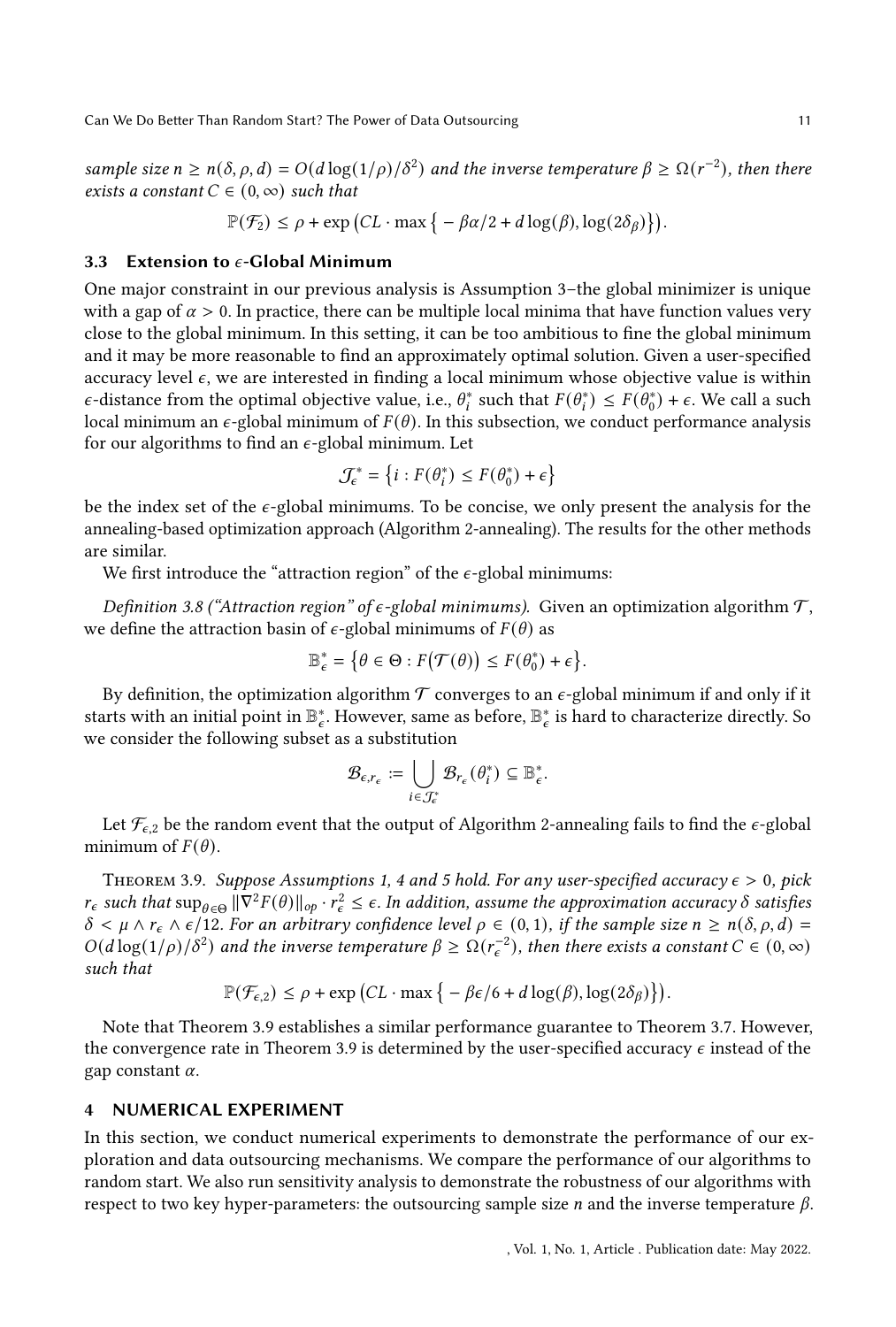## 4.1 Classic Nonconvex Test Function

We first consider a classic nonconvex optimization problem – the Styblinski-Tang function (ST-function) [\[15\]](#page-15-19). A  $d$ -dimensional ST-function is defined as

$$
F(\theta) = \frac{\sum_{i=1}^{d} [\theta]_{i}^{4} - 16[\theta]_{i}^{2} + 5[\theta]_{i}}{2d}, -5 \leq [\theta]_{i} \leq 5,
$$

where  $[\theta]_i$  denotes the *i*-th coordinate of  $\theta$ . Note that ST-function is additively separable. By the first-order optimality condition, the stationary point set of  $F(\theta)$  is  $\{\theta \in \mathbb{R}^d : 4[\theta]_i^3 - 32[\theta]_i + 5 = 0\}$ 0,  $\forall i \in [d]$ . Moreover, the unique global minimum of ST-function is  $\theta^* \approx (-2.903, \ldots, -2.903)$ and the corresponding objective value is  $-39.165$ . In this numerical experiment, we set  $d = 5$  and use gradient descent (GD) as  $\mathcal T$ . We apply OIPS-annealing to generate the initial points. Since the ST-function is not defined through expectation, we do not consider data outsourcing here, i.e.,  $\hat{F}_n(\theta) = F(\theta)$ . We test different inverse temperatures  $\beta = 1, 4$ , and 10. For each  $\beta$ , we use importance sampling to draw i.i.d. samples from the target distribution  $\pi_\beta(\theta) \propto \exp\{-\beta F(\theta)\}\)$  exactly. For GD in the optimization phase, we use a step-size 0.05 and run 50 iterations. We pick the objective value at the last iteration as the convergent value. As the benchmark, we sample the initial point uniformly at random from the cubic  $\left[-5, 5\right]^d$  (random start). Finally, for each setting, we repeat the procedure 500 times and record the final convergent values. Figure [1](#page-11-0) shows the distribution of convergent function values when the initial points are drawn from OIPS-annealing algorithm with different values of  $\beta$  versus the benchmark method. Note that compared with random start, initial points obtained by OIPS-annealing typically lead to smaller objective values. Moreover, as the inverse temperature  $\beta$  increases, the performance of OIPS-annealing algorithm further improves.

<span id="page-11-0"></span>

Fig. 1. Histogram of convergent function values (divided by 39.165) of ST-function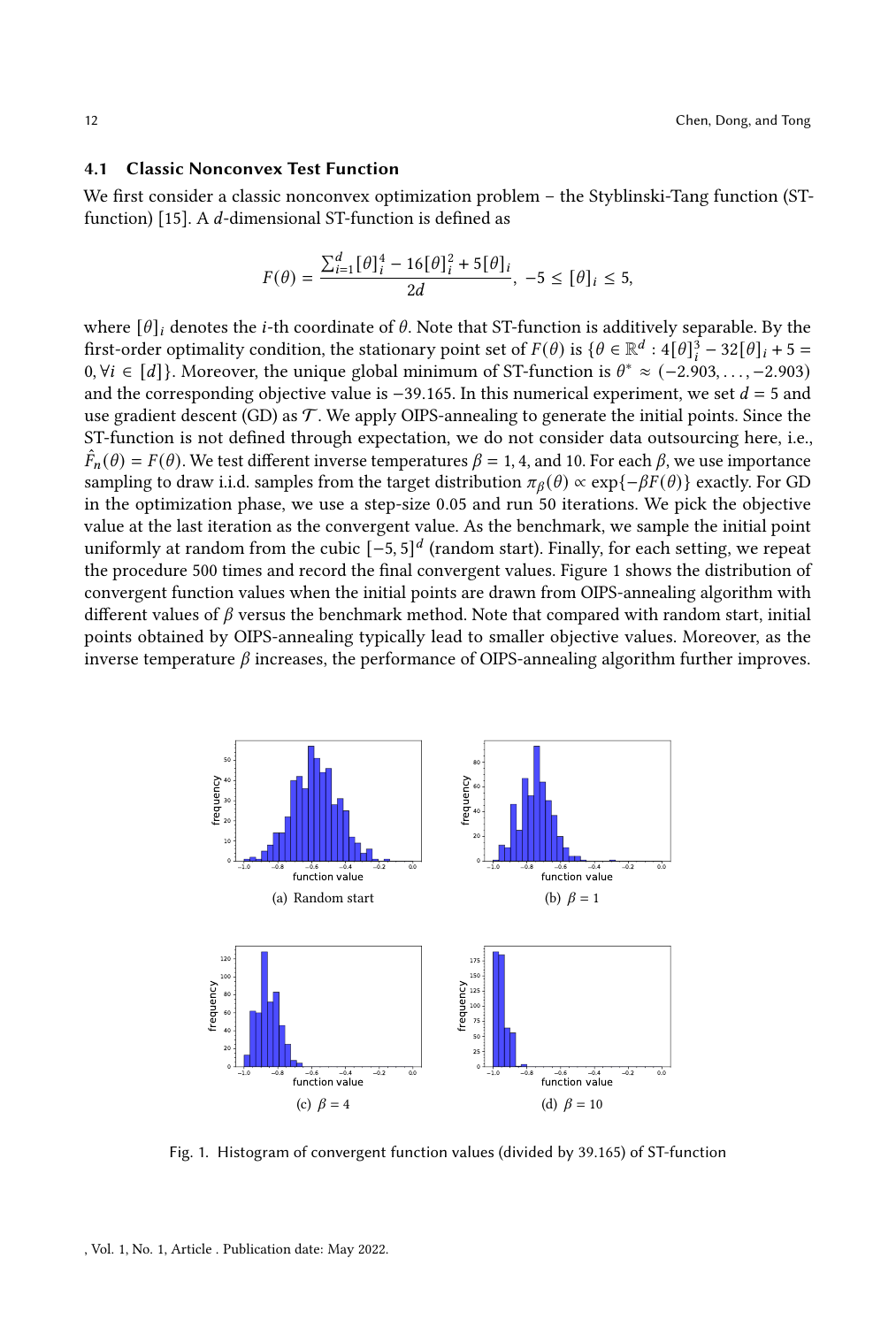## 4.2 Gaussian Mixture Density

We study the problem of finding the largest mode of a Gaussian mixture density using kernel density estimaiton. In particular, the objective function

$$
F(\theta) = \mathbb{E}_{X \sim \xi} \left[ (2\pi\sigma)^{-d/2} \cdot \exp \left\{ -\frac{\|\theta - X\|^2}{2\sigma^2} \right\} \right].
$$

We assume  $\xi$  is a Gaussian mixture distribution, that is,  $X \sim \mathcal{N}(m_i, \sigma^2 I_d)$  with probability  $p_i$ for  $1 \le i \le M$ , where  $\mathcal{N}(m_i, \sigma^2 I_d)$  denotes the Gaussian distribution with mean vector  $m_i$  and covariance matrix  $\sigma^2 I_d$ ; the mixing weights  $p_i$  satisfy  $0 < p_i < 1$  and  $\sum_{i=1}^M p_i = 1$ . When  $m_i$ 's are well-separated,  $F(\theta)$  has multiple local minima located near  $m_i$ . Hence, the selection of initial point is critical to optimize  $F(\theta)$ .

We first consider a lower dimensional example with  $d = 5$  and  $M = 10$ . We implement SIPS, OIPS-annealing, and OIPS-SAO, all with  $n = 50$  and  $\beta = 10$ . ULA is used to draw  $L = 1000$ samples from  $\pi_\beta(\theta)$ . Given the initial point, GD is used to optimize  $F(\theta)$ . Moreover, to evaluate the gradient, we draw a batch  $(X_1, \ldots, X_{1000})$  from  $\xi$  and approximate  $\nabla F(\theta)$  via batch means. In the optimization phase, GD is run for 20 iterations and the objective value at the last iteration is taken as the convergent value. Again, 500 independent replications of the algorithm are implemented in each setting. Figure [2](#page-13-0) shows the distribution of convergent function values under different algorithms (number in bracket: success probability  $\mathbb{P}(\mathcal{F}_0^c)$ ). We observe that SIPS and OIPS outperform random start significantly. SIPS and OIPS-SAO perform better than OIPS-annealing with SIPS performs the best as measured by the probability of convergent function values smaller than −32. However, OIPS-annealing is the easiest and cheapest to implement in practice. Figure [3](#page-13-1) further illustrates the success probability for different values of  $n$  in OIPS-annealing and SIPS. We observe that there is a diminishing return in the outsourcing sample size. The sample sizes that are larger than 50 in OIPS-annealing or even 30 in SIPS lead to similar performances.

We also consider a higher dimensional example with  $d = 30$  and  $M = 20$ . We focus on OIPSannealing versus random start because of the relatively low computational cost of OIPS-annealing. We adopt the same hyper parameters as above. Figure [4](#page-14-0) presents the results. We observe again that OIPS outperforms random start significantly.

#### 4.3 Generalized multinomial logit model

We study an application of our algorithms for maximum likelihood estimation of the generalized multinomial logit (GMNL) model. Multinomial logit model is a classic model to study consumer choice. As an extension, the GMNL model accommodates the scaling heterogeneity in utility coefficients through an individual-specific scaling factor [\[11\]](#page-15-20). Such a generalization makes the negative log-likelihood function nonconvex. In practice, GD or BFGS with random starts are employed for the estimation [\[31\]](#page-16-15).

Suppose that there are  $N$  customers who make a choice from  $J$  alternatives. The utility that customer *n* chooses alternative *j* is  $U_{nj} = x_j^\top \phi_n + \epsilon_{nj}$ , where  $x_j$  is a *p*-dimensional vector of attributes of product j,  $\phi_n \in \mathbb{R}^p$  is the vector of utility coefficients, and  $\epsilon_{ni}$  is an idiosyncratic error term that follows standard Gumbel distribution. The customer tends to choose products with higher utilities and the probability that  $k$  is chosen is  $P_{nk} = \exp(x_k^\top \phi_n) / \sum_{j=1}^J \exp(x_j^\top \phi_n)$ . The GMNL model specifies  $\phi_n$  as  $\phi_n = \exp\{z_n^{\top} \psi + \xi_n\} \cdot \phi$ , where  $z_n$  is a q-dimensional vector of agent characteristics,  $\psi$  is a q-dimensional hetogeneity coefficient, and  $\xi_n$  is an independent random shock that follows the standard Gaussian distribution. Let the binary variable  $y_{ni} \in \{0, 1\}$  denote whether customer *n*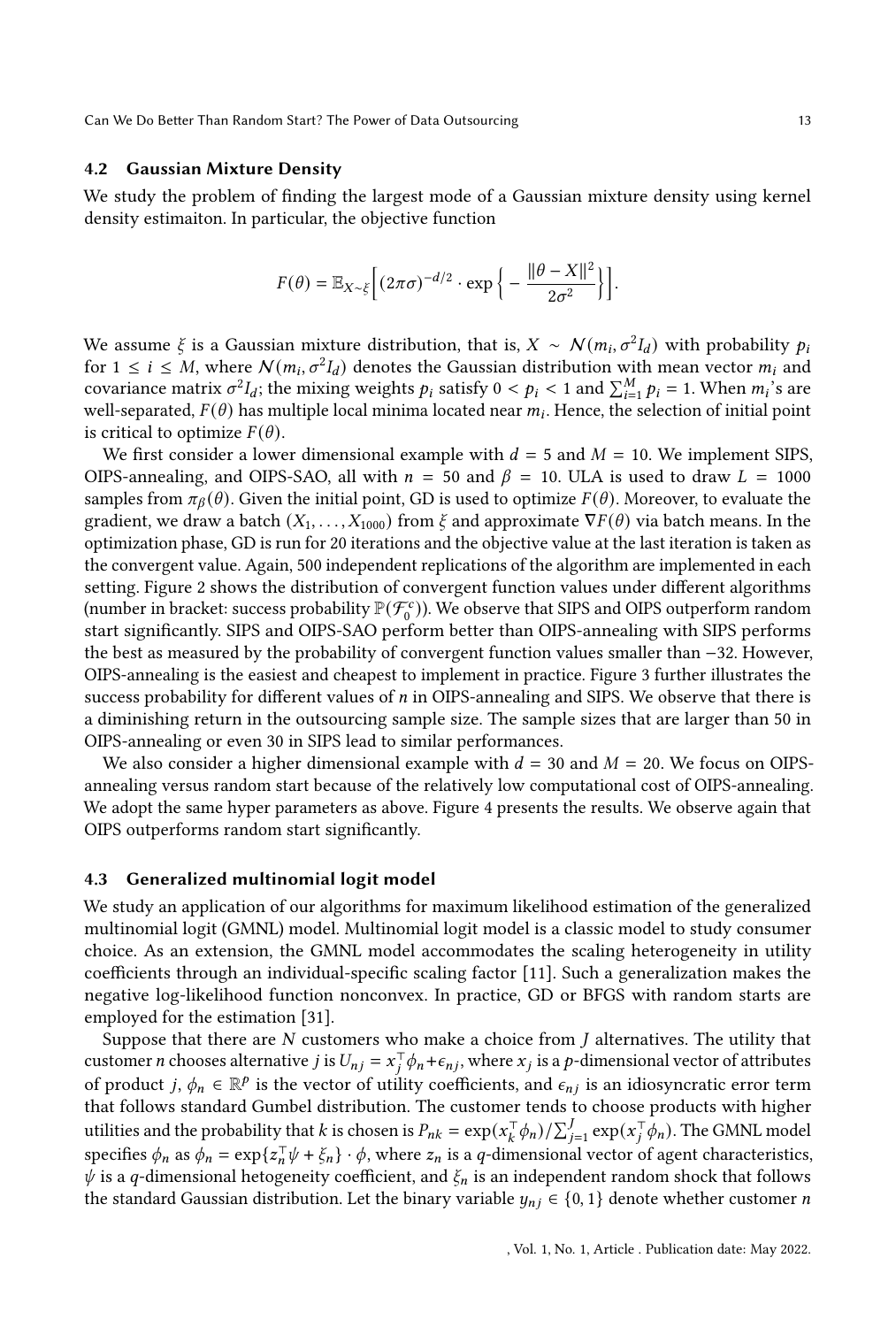<span id="page-13-0"></span>

<span id="page-13-1"></span>Fig. 2. Histogram of convergent function values of mixture Gaussian density ( $d = 5, M = 10$ ).



Fig. 3. Probability of finding the global minimum for different outsourcing sample sizes in OIPS-annealing and SIPS

chooses product  $j$ . Then the likelihood of customer  $n$ 's choice is

<span id="page-13-2"></span>
$$
L_n = \mathbb{E}_{\xi_n \sim N(0,1)} \Big[ \prod_{k=1}^J \Big( \frac{\exp(x_k^\top \phi_n)}{\sum_{j=1}^J \exp(x_j^\top \phi_n)} \Big)^{y_{nk}} \Big].
$$

We use simulation to approximate the above expectation. The model parameter  $\theta = (\phi, \psi)$  can be estimated by maximizing the simulated negative log-likelihood function

$$
F(\theta) = -\frac{1}{N} \sum_{n=1}^{N} \log \left( \frac{1}{R} \sum_{r=1}^{R} \prod_{k=1}^{J} \left( \frac{\exp(x_k^{\top} \phi_n^{[r]})}{\sum_{j=1}^{J} \exp(x_j^{\top} \phi_n^{[r]})} \right)^{y_{nk}} \right),
$$
(8)

where  $\phi_n^{[r]} = \exp\{z_n^{\top} \psi + \xi_n^{[r]}\}\cdot \phi$  is the r-th draw from the distribution of  $\phi_n$  and R is the total number of draws.

, Vol. 1, No. 1, Article . Publication date: May 2022.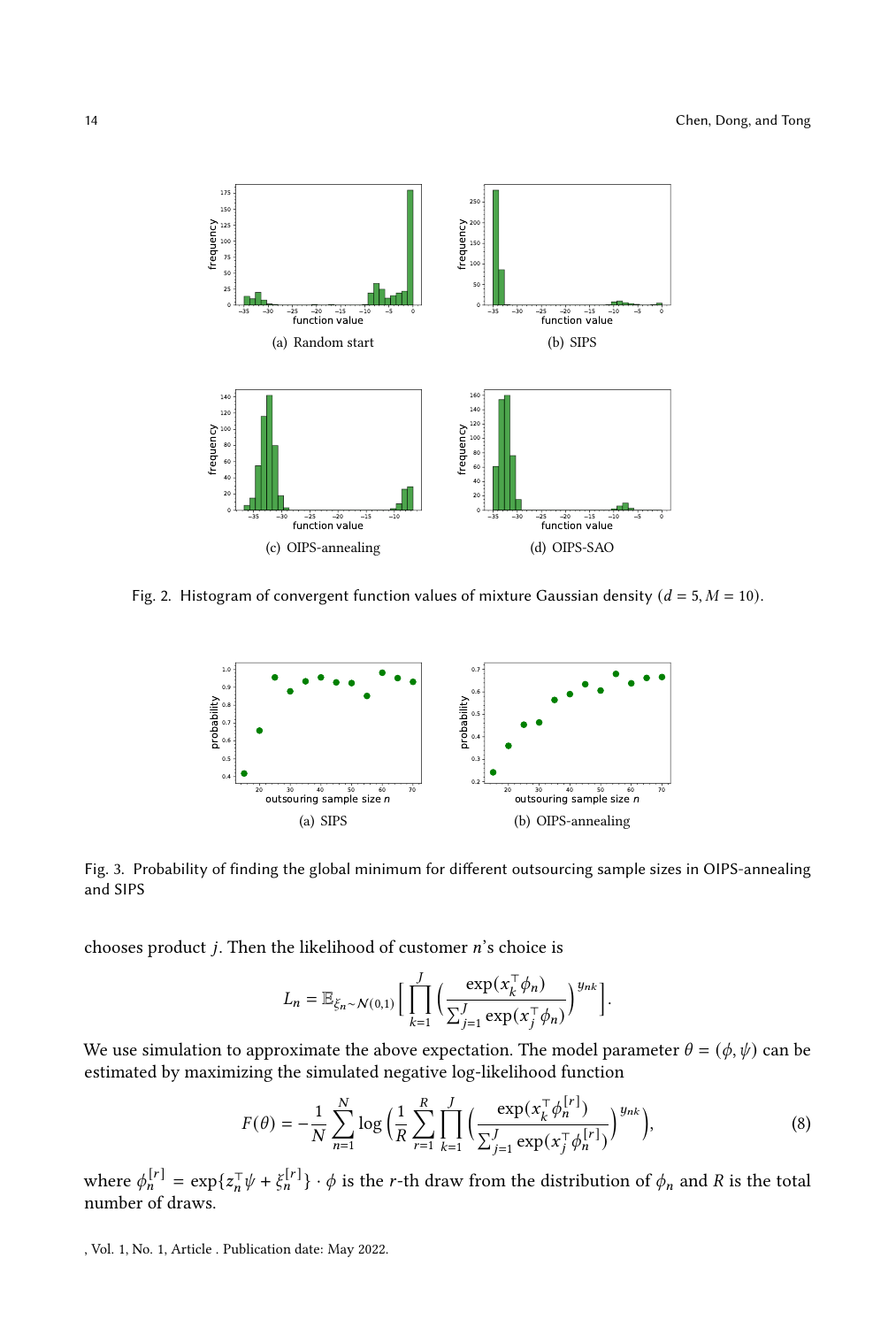<span id="page-14-0"></span>

Fig. 4. Histogram of convergent function values of mixture Gaussian density ( $d = 30, M = 20$ ).

In our simulation experiment, we consider an instance with dimension parameters  $p = 10, q = 5$ , and  $J = 5$  alternatives. We generate  $N = 1000$  customers. In particular, we set the true parameter  $\phi^* = (1, \ldots, 1, -1, \ldots, -1)$  and  $\psi^* = (1, \ldots, 1)$  and generate product attributes  $x_i$  and agent characteristics  $z_n$  from standard Gaussian distribution. Then we simulate the agents' choices following the GMNL model and obtain choice data  $y_{nj}$ . Based on the simulated dataset  $\{x_j, z_n, y_{nj}\}_{1 \leq n \leq N, 1 \leq j \leq J}$ we use gradient descent to optimize the negative log-likelihood [\(8\)](#page-13-2) with  $R = 100$ . We compare the performance of OIPS-annealing algorithm with random start. For OIPS-annealing, we set the outsourcing sample size  $n = 200$  and the inverse temperature  $\beta = 1$ . ULA is applied to draw  $L = 500$ samples as candidate initial points. In the optimization phase, GD is run for 100 iterations.

<span id="page-14-1"></span>Figure [5](#page-14-1) shows the distribution of convergent objective values (negative log-likelihood). We note that SIPS, OIPS-SAO, and OIPS-annealing again outperform the random start significantly. Moreover, SIPS and OIPS-SAO are performing slightly better than OIPS-annealing.



Fig. 5. Histogram of negative log-likelihood of GMNL model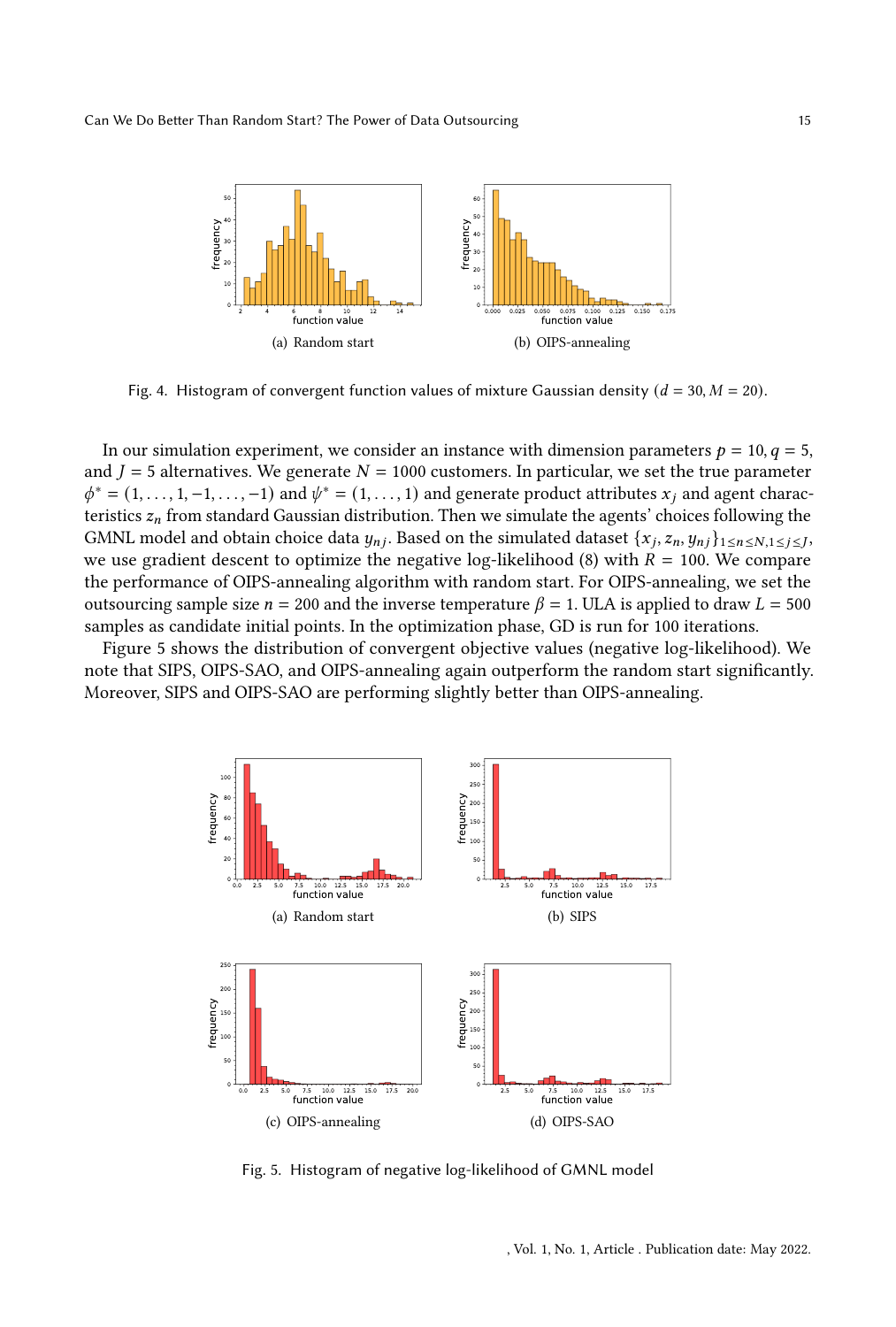## 5 CONCLUSION, LIMITATIONS, FUTURE WORKS

We have designed three algorithms using outsourced data to find good initial points. They are better than the popular random start approach. In both theoretical analysis and numerical tests, the SIPS and OIPS-SAO perform better than the OIPS-annealing, but they have computational costs in general.

Our work has the following two limitations, which can be seen as possible future directions. 1) We assume the outsourced data is drawn randomly from the true population. In practice, such data might be from a biased distribution or need additional privacy encryption. 2) Our analyses focused on the large  $\beta$  scenario. In practice, we would prefer to use a moderate  $\beta$  due to sampling complexity.

## REFERENCES

- <span id="page-15-4"></span>[1] Zeyuan Allen-Zhu. 2018. Natasha 2: Faster Non-convex Optimization Than SGD. In Advances in Neural Information Processing Systems.
- <span id="page-15-7"></span>[2] Jordan T Ash and Ryan P Adams. 2020. On Warm-Starting Neural Network Training. In 34th Conference on Neural Information Processing Systems.
- <span id="page-15-1"></span>[3] Léon Bottou, Frank E Curtis, and Jorge Nocedal. 2018. Optimization methods for large-scale machine learning. Siam Review 60, 2 (2018), 223–311.
- <span id="page-15-17"></span>[4] Xi Chen, Simon S Du, and Xin T Tong. 2020. On Stationary-Point Hitting Time and Ergodicity of Stochastic Gradient Langevin Dynamics. Journal of Machine Learning Research 21, 68 (2020), 1-41.
- <span id="page-15-6"></span>[5] Yuxin Chen, Yuejie Chi, Jianqing Fan, and Cong Ma. 2019. Gradient descent with random initialization: Fast global convergence for nonconvex phase retrieval. Mathematical Programming 176, 1 (2019), 5–37.
- <span id="page-15-2"></span>[6] Sabrina De Capitani Di Vimercati, Sara Foresti, Sushil Jajodia, Stefano Paraboschi, and Pierangela Samarati. 2007. A data outsourcing architecture combining cryptography and access control. In Proceedings of the 2007 ACM workshop on Computer security architecture. 63–69.
- <span id="page-15-14"></span>[7] Jing Dong and Xin T Tong. 2020. Spectral Gap of Replica Exchange Langevin Diffusion on Mixture Distributions. arXiv preprint arXiv:2006.16193 (2020).
- <span id="page-15-18"></span>[8] Jing Dong and Xin T Tong. 2021. Replica exchange for non-convex optimization. Journal of Machine Learning Research 22, 173 (2021), 1–59.
- <span id="page-15-12"></span>[9] Alain Durmus, Eric Moulines, et al. 2017. Nonasymptotic Convergence Analysis for the Unadjusted Langevin Algorithm. The Annals of Applied Probability 27, 3 (2017), 1551–1587.
- <span id="page-15-13"></span>[10] Raaz Dwivedi, Yuansi Chen, Martin J Wainwright, and Bin Yu. 2018. Log-concave sampling: Metropolis-Hastings algorithms are fast!. In Conference on Learning Theory. PMLR, 793–797.
- <span id="page-15-20"></span>[11] Denzil G Fiebig, Michael P Keane, Jordan Louviere, and Nada Wasi. 2010. The generalized multinomial logit model: accounting for scale and coefficient heterogeneity. Marketing Science 29, 3 (2010), 393–421.
- <span id="page-15-3"></span>[12] Sara Foresti. 2010. Preserving privacy in data outsourcing. Vol. 99. Springer Science & Business Media.
- <span id="page-15-15"></span>[13] Rong Ge, Holden Lee, and Andrej Risteski. 2018. Simulated tempering Langevin Monte Carlo II: An improved proof using soft Markov chain decomposition. arXiv preprint arXiv:1812.00793 (2018).
- <span id="page-15-5"></span>[14] Saeed Ghadimi and Guanghui Lan. 2016. Accelerated Gradient Methods for Nonconvex Nonlinear and Stochastic Programming. Mathematical Programming 156, 1-2 (2016), 59–99.
- <span id="page-15-19"></span>[15] Igor Grigoryev and Svetlana Mustafina. 2016. Global optimization of functions of several variables using parallel technologies. International Journal of Pure and Applied Mathematics 106, 1 (2016), 301–306.
- <span id="page-15-8"></span>[16] Boris Hanin and David Rolnick. 2018. How to start training: The effect of initialization and architecture. In 32nd Conference on Neural Information Processing Systems.
- <span id="page-15-0"></span>[17] Rie Johnson and Tong Zhang. 2013. Accelerating stochastic gradient descent using predictive variance reduction. Advances in neural information processing systems 26 (2013), 315–323.
- <span id="page-15-10"></span>[18] Sai Praneeth Karimireddy, Satyen Kale, Mehryar Mohri, Sashank J Reddi, Sebastian U Stich, and Ananda Theertha Suresh. 2019. SCAFFOLD: Stochastic Controlled Averaging for On-Device Federated Learning. (2019).
- <span id="page-15-11"></span>[19] Scott Kirkpatrick, C Daniel Gelatt, and Mario P Vecchi. 1983. Optimization by simulated annealing. science 220, 4598 (1983), 671–680.
- <span id="page-15-16"></span>[20] Holden Lee, Andrej Risteski, and Rong Ge. 2018. Beyond log-concavity: Provable guarantees for sampling multi-modal distributions using simulated tempering langevin monte carlo. In NeurIPS.
- <span id="page-15-9"></span>[21] Tian Li, Anit Kumar Sahu, Ameet Talwalkar, and Virginia Smith. 2020. Federated learning: Challenges, methods, and future directions. IEEE Signal Processing Magazine 37, 3 (2020), 50–60.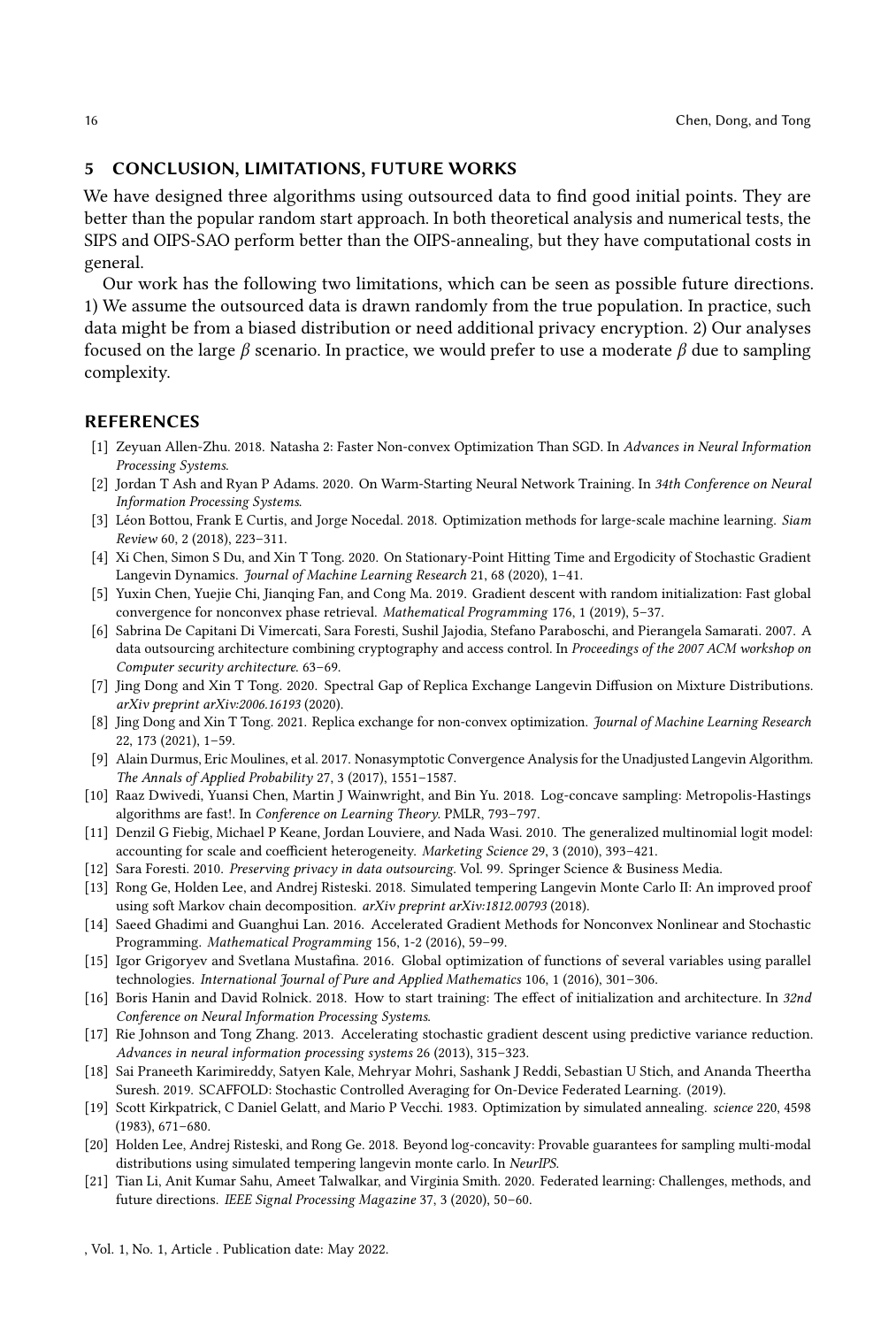- <span id="page-16-5"></span>[22] Xiang Li, Kaixuan Huang, Wenhao Yang, Shusen Wang, and Zhihua Zhang. 2019. On the convergence of fedavg on non-iid data. arXiv preprint arXiv:1907.02189 (2019).
- <span id="page-16-4"></span>[23] Yue M Lu and Gen Li. 2017. Spectral initialization for nonconvex estimation: high-dimensional limit and phase transitions. In 2017 IEEE International Symposium on Information Theory (ISIT). IEEE, 3015–3019.
- <span id="page-16-10"></span>[24] Y. Ma, Y. Chen, C. Jin, N. Flammarion, and M. I. Jordan. 2019. Sampling can be faster than optimization. Proceedings of the National Academy of Sciences 116, 42 (2019), 20881–20885.
- <span id="page-16-7"></span>[25] Song Mei, Yu Bai, Andrea Montanari, et al. 2018. The landscape of empirical risk for nonconvex losses. Annals of Statistics 46, 6A (2018), 2747–2774.
- <span id="page-16-13"></span>[26] Maxim Raginsky, Alexander Rakhlin, and Matus Telgarsky. 2017. Non-convex Learning via Stochastic Gradient Langevin Dynamics: A Nonasymptotic Analysis. In Proceedings of the Conference on Learning Theory.
- <span id="page-16-9"></span>[27] Gareth O Roberts, Richard L Tweedie, et al. 1996. Exponential convergence of Langevin distributions and their discrete approximations. Bernoulli 2, 4 (1996), 341–363.
- <span id="page-16-1"></span>[28] Pierangela Samarati and Sabrina De Capitani Di Vimercati. 2010. Data protection in outsourcing scenarios: Issues and directions. In Proceedings of the 5th ACM Symposium on Information, Computer and Communications Security. 1–14.
- <span id="page-16-0"></span>[29] Mark Schmidt, Nicolas Le Roux, and Francis Bach. 2017. Minimizing finite sums with the stochastic average gradient. Mathematical Programming 162, 1-2 (2017), 83–112.
- <span id="page-16-11"></span>[30] Nicholas G Tawn, Gareth O Roberts, and Jeffrey S Rosenthal. 2020. Weight-preserving simulated tempering. Statistics and Computing 30, 1 (2020), 27–41.
- <span id="page-16-15"></span>[31] Kenneth E Train. 2009. Discrete choice methods with simulation. Cambridge university press.
- <span id="page-16-2"></span>[32] Xiao Wang, Shiqian Ma, Donald Goldfarb, and Wei Liu. 2017. Stochastic quasi-Newton methods for nonconvex stochastic optimization. SIAM Journal on Optimization 27, 2 (2017), 927–956.
- <span id="page-16-12"></span>[33] Dawn B Woodard, Scott C Schmidler, Mark Huber, et al. 2009. Conditions for rapid mixing of parallel and simulated tempering on multimodal distributions. The Annals of Applied Probability 19, 2 (2009), 617–640.
- <span id="page-16-8"></span>[34] Pan Xu, Jinghui Chen, Difan Zou, and Quanquan Gu. 2018. Global Convergence of Langevin Dynamics Based Algorithms for Nonconvex Optimization. In Advances in Neural Information Processing Systems.
- <span id="page-16-3"></span>[35] Hongyi Zhang, Yann N Dauphin, and Tengyu Ma. 2019. Fixup initialization: Residual learning without normalization. In Seventh International Conference on Learning Representations.
- <span id="page-16-6"></span>[36] Xinwei Zhang, Mingyi Hong, Sairaj Dhople, Wotao Yin, and Yang Liu. 2021. FedPD: A Federated Learning Framework With Adaptivity to Non-IID Data. IEEE Transactions on Signal Processing 69 (2021), 6055–6070.

#### <span id="page-16-14"></span>**TECHNICAL VERIFICATIONS**

# A.1 Approximation accuracy of  $\hat{F}(\theta)$  and data complexity

PROOF OF LEMMA [3.2.](#page-8-0) To prove the results about gradient and Hessian convergence, we can apply Theorem 1 in [\[25\]](#page-16-7) directly. Specifically, under Assumptions [1](#page-6-1) and [4,](#page-7-0) when  $n > Cd \log(d)$ , with probability at least  $1 - \rho$ , we have

$$
\sup_{\theta \in \Theta} \|\nabla F(\theta) - \nabla \hat{F}_n(\theta)\| \le \tau \sqrt{\frac{Cd \log(n)}{n}},
$$
  
\n
$$
\sup_{\theta \in \Theta} \|\nabla^2 F(\theta) - \nabla^2 \hat{F}_n(\theta)\|_{\text{op}} \le \tau^2 \sqrt{\frac{Cd \log(n)}{n}}.
$$
\n(9)

For the stationary points convergence, based on Theorem 2 in [\[25\]](#page-16-7), under Assumptions [1](#page-6-1) and [4,](#page-7-0) when  $n \geq 4Cd \log(n) \cdot ((\tau^2/\sigma^2) \vee (\tau^4/\eta^2))$ , the empirical loss function  $\hat{F}_n(\theta)$  is  $(\sigma/2, \eta/2)$ -strongly Morse and possesses  $K + 1$  stationary points with probability at least  $1 - \rho$ . Furthermore, there is a one-to-one correspondence between  $(\theta_0^*, \ldots, \theta_K^*)$ , the stationary points of  $F(\theta)$ , and  $(\hat{\theta}_0^*, \ldots, \hat{\theta}_K^*)$ , the stationary points of  $\hat{F}_n(\theta)$ . Moreover, when  $n \geq 4Cd \log(n)/n_*^2$ ,

$$
\max_{0 \le i \le K} \|\theta_i^* - \hat{\theta}_i^*\| \le \frac{2\tau}{\eta} \sqrt{\frac{Cd\log(n)}{n}}.
$$
\n(10)

It remains to establish the uniform convergence result for  $\widehat{F}_n$ . Although it is not directly available in [\[25\]](#page-16-7), the proof follows a similar idea. For self-completeness, we provide the details here.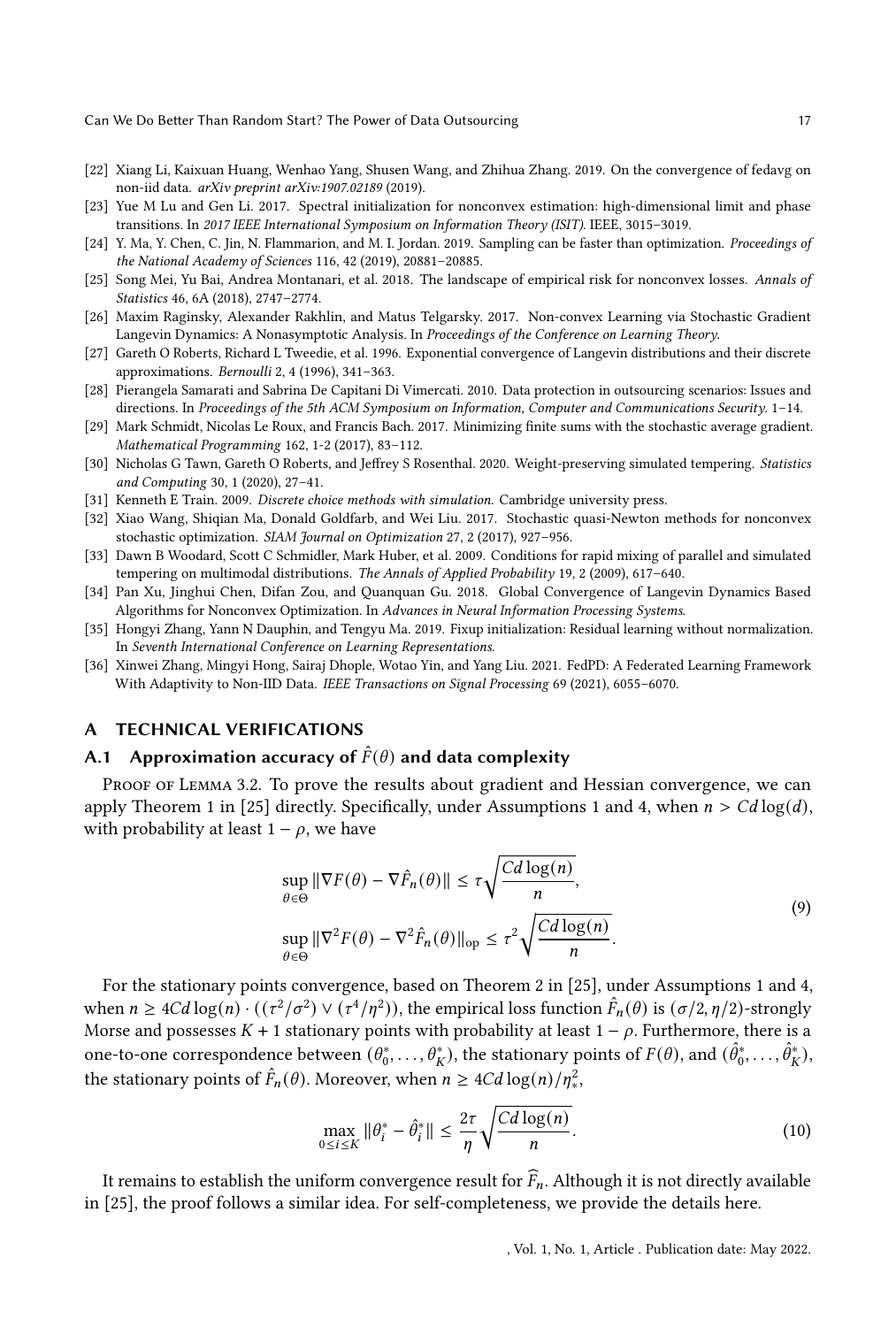First of all, given the parameter space  $\Theta$ , let  $\Theta_{\varepsilon} := \{\theta_1, \ldots, \theta_J\}$  be a  $\varepsilon$ -covering net. In other words, for arbitrary  $\theta \in \Theta$ , there exists certain  $\theta_{i(\theta)} \in \Theta_{\varepsilon}$  such that  $\|\theta - \theta_{i(\theta)}\| \leq \varepsilon$ . Thus, for any  $\theta \in \Theta$ , we have

$$
\left|\hat{F}_n(\theta) - F(\theta)\right| \le \left|\hat{F}_n(\theta) - \hat{F}_n(\theta_{j(\theta)})\right| + \left|\hat{F}_n(\theta_{j(\theta)}) - F(\theta_{j(\theta)})\right| + \left|F(\theta) - F(\theta_{j(\theta)})\right|.
$$
 (11)

For any  $t > 0$ , we denote by

$$
A_t = \left\{ \sup_{\theta \in \Theta} \left| \hat{F}_n(\theta) - \hat{F}_n(\theta_{j(\theta)}) \right| \ge t/3 \right\}, \ B_t = \left\{ \sup_{\theta_j \in \Theta_{\varepsilon}} \left| \hat{F}_n(\theta_j) - F(\theta_j) \right| \ge t/3 \right\},\
$$
  
and  $C_t = \left\{ \sup_{\theta \in \Theta} \left| F(\theta) - F(\theta_{j(\theta)}) \right| \ge t/3 \right\}.$ 

Then we have

$$
\mathbb{P}\Big(\sup_{\theta\in\Theta}\big|\hat{F}_n(\theta)-F(\theta)\big|\geq t\Big)\leq \mathbb{P}(A_t)+\mathbb{P}(B_t)+\mathbb{P}(C_t).
$$

In the next, we upper bound the three parts in above inequality respectively. For the last part, we have

$$
\left| F(\theta) - F(\theta_{j(\theta)}) \right| \leq \sup_{\theta \in \Theta} \left\| \nabla F(\theta) \right\| \cdot \left\| \theta - \theta_{j(\theta)} \right\| \leq L^* \cdot \varepsilon.
$$

Hence, when  $t \geq 3\varepsilon L^*$ , the deterministic event  $C_t$  would never happen and  $P(C_t) = 0$ . For the second part, under Assumption [4,](#page-7-0) by applying the union bound and the sub-Gaussian concentration inequality, we have

$$
\mathbb{P}(B_t) \le |\Theta_{\varepsilon}| \cdot P(|\hat{F}_n(\theta_j) - F(\theta_j)| \ge t/3) \le |\Theta_{\varepsilon}| \cdot \exp\{-nt^2/(18\tau^2)\} \le (2/\varepsilon)^d \cdot \exp\{-nt^2/(18\tau^2)\}.
$$

Thus, when

$$
t > 5\tau \cdot \sqrt{\frac{\log(2/\rho) + d\log(2/\varepsilon)}{n}},
$$

we have  $\mathbb{P}(B_t) \leq \rho/2$ . For the first part, by Markov inequality, we have

$$
\mathbb{P}(A_t) \leq \frac{3\mathbb{E}\left[\sup_{\theta \in \Theta} |\hat{F}_n(\theta) - \hat{F}_n(\theta_{j(\theta)})| \right]}{t} \leq \frac{3\varepsilon \cdot \mathbb{E}\left[\sup_{\theta \in \Theta} \|\nabla \hat{F}_n(\theta)\|\right]}{t}.
$$

By Assumption [1,](#page-6-1) we have

$$
\mathbb{E}\bigg[\sup_{\theta\in\Theta} \|\nabla \hat{F}_n(\theta)\|\bigg] \leq \mathbb{E}\bigg[\sup_{\theta\in\Theta} \|\nabla \hat{F}_n(\theta) - \nabla \hat{F}_n(\theta^*)\|\bigg] + \mathbb{E}\big[\|\nabla \hat{F}_n(\theta^*)\|\big] \leq 2J^* + H,
$$

which implies that

$$
\mathbb{P}(A_t) \leq 3\varepsilon (2J^* + H)/t.
$$

Taking  $t \ge 6\varepsilon (2J^* + H)/\rho$ , we have  $P(A_t) \le \rho/2$ .

Finally, by taking

$$
\varepsilon^* = \rho \tau / (6dn(2J^* + H)), t^* = 5\tau \sqrt{(\log(2/\rho) + d\log(2/\varepsilon))/n},
$$

and utilizing the fact that  $H \leq \tau^2 d^{c_h}, J_* \leq \tau^3 d^{c_h}$ , when  $n \geq C d \log(d)$ , we have

$$
\mathbb{P}\left(\sup_{\theta\in\Theta}\left|\hat{F}_n(\theta)-F(\theta)\right|\geq \tau\sqrt{\frac{Cd\log(n)}{n}}\right)\leq \rho.
$$

, Vol. 1, No. 1, Article . Publication date: May 2022.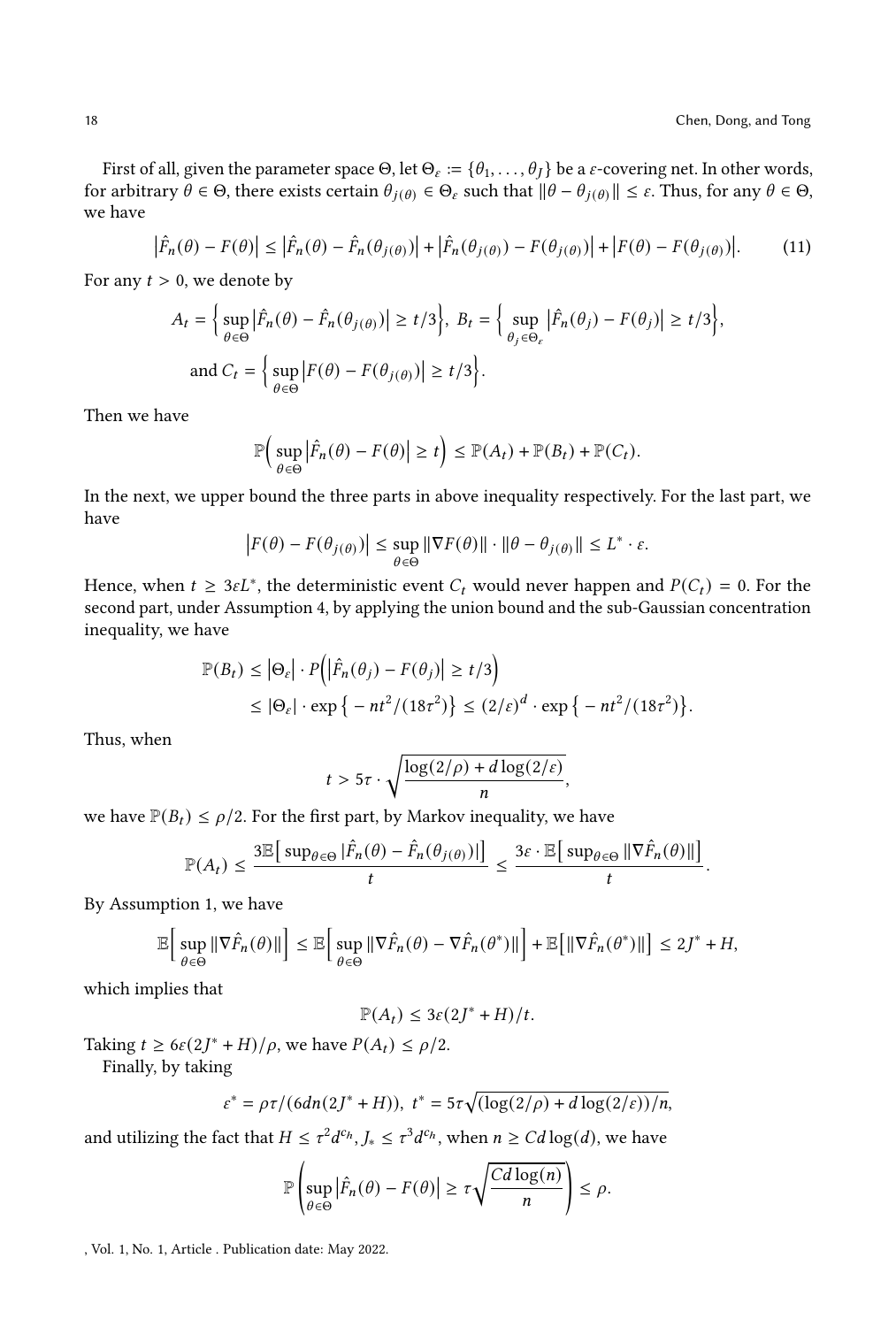Now, given an approximation accuracy  $\delta$ , we calculate the minimal required sample size. For arbitrary positive constant *i*, there exists an absolute constant  $C_i$  such that  $\log(n) \leq C_i \cdot n^i$ . As a result, when

$$
n \geq \max \bigg\{ \bigg[ \frac{C_t C d}{(\delta/((2\tau/\eta) \vee \tau \vee \tau^2))^2} \bigg]^\frac{1}{1-t}, 4C d \big( \log(d) \vee \log(n)/\eta_*^2 \big) \bigg\},
$$

we have

$$
\sup_{\theta \in \Theta} |F(\theta) - \hat{F}_n(\theta)| \le \delta, \sup_{\theta \in \Theta} \|\nabla F(\theta) - \nabla \hat{F}_n(\theta)\| \le \delta,
$$
  
\n
$$
\sup_{\theta \in \Theta} \|\nabla^2 F(\theta) - \nabla^2 \hat{F}_n(\theta)\|_{\text{op}} \le \delta, \text{ and } \max_{0 \le i \le K} \|\theta_i^* - \hat{\theta}_i^*\| \le \delta.
$$

with probability at least  $1 - \rho$ .  $\Box$ 

# A.2 Performance analysis of the sampling approach

Proof of Proposition [3.3.](#page-8-1) First note that when  $\hat{F}_n(\theta)$  is a  $\delta$ -approximation, for any  $\theta \notin \mathcal{B}_r(\theta_0^*),$ by Assumption [3](#page-7-2) we have

$$
\hat{F}_n(\theta) - \hat{F}_n(\theta_0^*) \ge (F(\theta) - \delta) - (F(\theta_0^*) + \delta) \ge \alpha - 2\delta > 0.
$$

Hence, by the definition of  $\pi_{\beta}$ , we have

$$
\mathbb{P}\left(\tilde{\theta}_{\beta} \in \mathcal{B}_{r}(\theta_{0}^{*})\right) = \frac{\int_{\mathcal{B}_{r}(\theta_{0}^{*})} \exp(-\beta \hat{F}_{n}(\theta)) d\theta}{\int_{\mathcal{B}_{r}(\theta_{0}^{*})} \exp(-\beta \hat{F}_{n}(\theta)) d\theta + \int_{\Theta/\mathcal{B}_{r}(\theta_{0}^{*})} \exp(-\beta \hat{F}_{n}(\theta)) d\theta}
$$
\n
$$
= \frac{\int_{\mathcal{B}_{r}(\theta_{0}^{*})} \exp(-\beta [\hat{F}_{n}(\theta) - \hat{F}_{n}(\theta_{0}^{*})]) d\theta}{\int_{\mathcal{B}_{r}(\theta_{0}^{*})} \exp(-\beta [\hat{F}_{n}(\theta) - \hat{F}_{n}(\theta_{0}^{*})]) d\theta + \int_{\Theta/\mathcal{B}_{r}(\theta_{0}^{*})} \exp(-\beta [\hat{F}_{n}(\theta) - \hat{F}_{n}(\theta_{0}^{*})]) d\theta}
$$
\n
$$
\geq \frac{\int_{\mathcal{B}_{r}(\theta_{0}^{*})} \exp(-\beta [\hat{F}_{n}(\theta) - \hat{F}_{n}(\theta_{0}^{*})]) d\theta}{\int_{\mathcal{B}_{r}(\theta_{0}^{*})} \exp(-\beta [\hat{F}_{n}(\theta) - \hat{F}_{n}(\theta_{0}^{*})]) d\theta + \exp(-\beta(\alpha - 2\delta)) \cdot \text{Vol}(\Theta/\mathcal{B}_{r}(\theta_{0}^{*}))},
$$

where  $\text{Vol}(\Theta/\mathcal{B}_r(\theta_0^*))$  denotes the volume of set  $\Theta/\mathcal{B}_r(\theta_0^*)$ .

On the other hand, based on the regularity condition of Hessian and the definition of  $\delta$ approximation, we have  $\|\nabla^2 \hat{F}_n(\theta)\|_{\text{op}} \leq H + L^* + \delta$ . As a result, for any  $\theta \in \mathcal{B}_r(\theta_0^*)$ ,

$$
\hat{F}_n(\theta) - \hat{F}_n(\theta_0^*) \le 2(H + L^* + \delta) \cdot \left( ||\theta - \theta_0^*||^2 \right).
$$

Hence,

$$
\int_{\mathcal{B}_r(\theta_0^*)} \exp\left(-\beta[\hat{F}_n(\theta) - \hat{F}_n(\theta_0^*)]\right) d\theta \ge \int_{\mathcal{B}_r(\theta_0^*)} \exp\left(-2\beta(H + L^* + \delta)\|\theta - \theta_0^*\|^2\right) d\theta
$$
\n
$$
= \left(\pi \beta^{-1} / (H + L^* + \delta) \cdot \left(\Psi(2r\sqrt{\beta(H + L^* + \delta)}\right) - 1/2\right)^d,
$$

where  $\Psi(\cdot)$  denotes the CDF of standard normal distribution. Note that when  $\beta \ge \Omega(r^{-2})$ ,

$$
\Psi(2r\sqrt{\beta(H+L^*+\delta))}) - 1/2 = O(1).
$$

Then,

$$
\int_{\mathcal{B}_r(\theta_0^*)}\exp\big(-\beta[\hat{F}_n(\theta)-\hat{F}_n(\hat{\theta}_0^*)]\big)d\theta=O\Big(\big(\beta^{-1}/(H+L^*+\delta)\big)^d\Big).
$$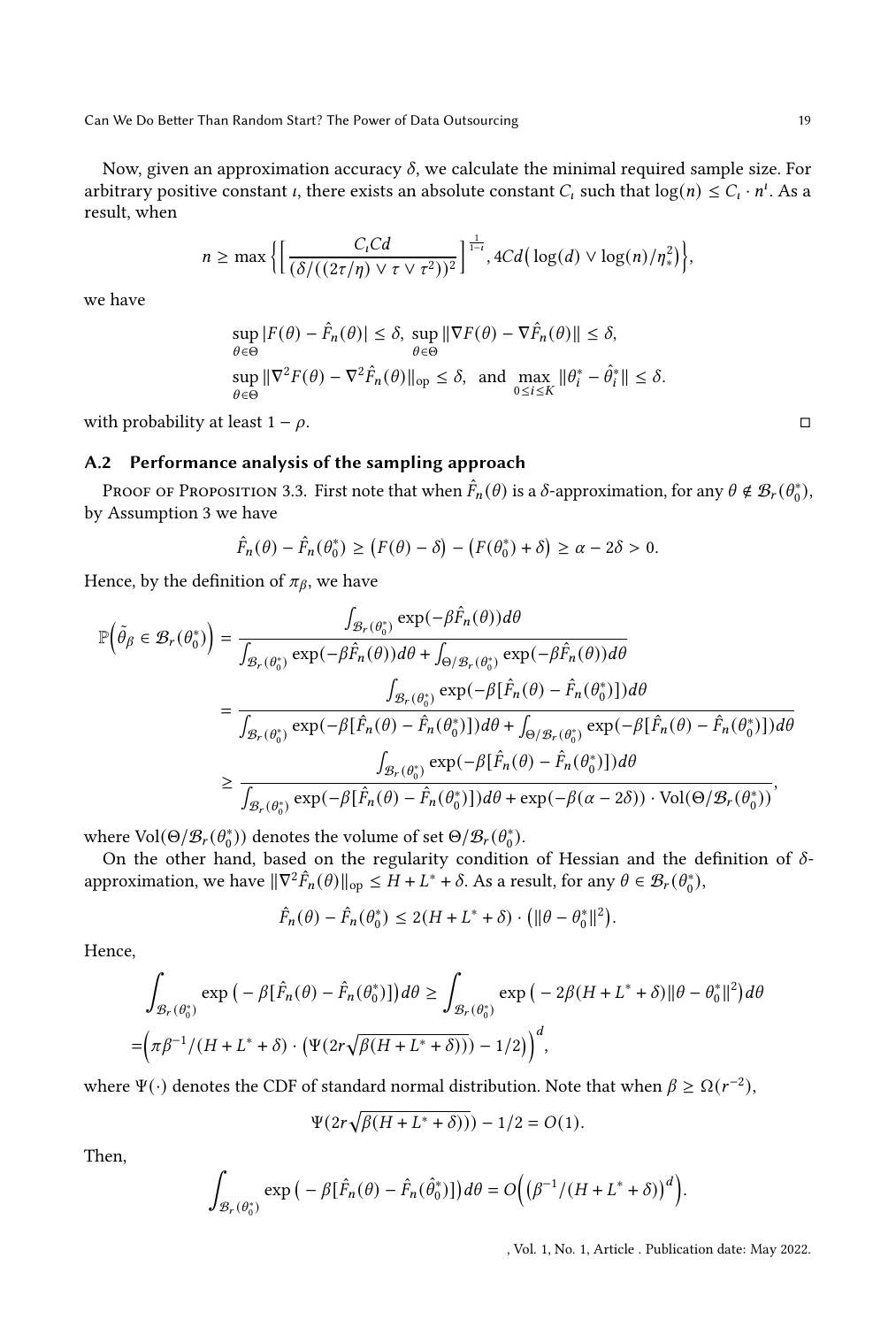As a result,

$$
1/\mathbb{P}\big(\tilde{\theta}_{\beta} \in \mathcal{B}_r(\theta_0^*)\big) = O\Big(1+\exp\big\{-\beta\big(\alpha-2\delta\big)\big\}\big/\big(\beta^{-1}/\big(H+L^*+\delta\big)\big)^d\Big),\,
$$

which further implies that

$$
1 - \mathbb{P}\left(\tilde{\theta}_{\beta} \in \mathcal{B}_r(\theta_0^*)\right) = O\left(\exp\left\{-\beta(\alpha - 2\delta)\right\}/\left(\beta^{-1}/\left(H + L^* + \delta\right)\right)^d\right).
$$

Finally, by setting  $\delta = \alpha/4$ , we obtain the result.

Proof of Lemma [3.4.](#page-9-1) Let  $X_1, \ldots, X_L$  be samples from  $\hat{\mathcal{M}}$ .

$$
\mathbb{P}(X_1 \notin B, \dots, X_L \notin B) = \mathbb{E}\Big[\prod_{i=1}^L 1_{(X_i \notin B)}\Big]
$$
  
\n
$$
= \mathbb{E}\Big[\prod_{i=1}^{L-1} 1_{(X_i \notin B)} \cdot \mathbb{E}_{L-1}\Big[1_{X_L \notin B}\Big]\Big]
$$
  
\n
$$
= \mathbb{E}\Big[\prod_{i=1}^{L-1} 1_{(X_i \notin B)} \cdot \hat{\pi}_{X_{L-1}}(B^c)\Big]
$$
  
\n
$$
\leq \mathbb{E}\Big[\prod_{i=1}^{L-1} 1_{(X_i \notin B)} \cdot)(\pi_{\beta}(B^c) + \delta_{\beta})\Big]
$$
  
\n
$$
= (\pi_{\beta}(B^c) + \delta_{\beta}) \cdot \mathbb{P}(X_1 \notin B, \dots, X_{L-1} \notin B).
$$

By induction, we have

$$
\mathbb{P}(X_1 \notin B, \dots, X_L \notin B) \leq (\pi_{\beta}(B^c) + \delta_{\beta})^L.
$$

Proof of Theorem [3.5.](#page-9-2) We use  $I_n(\delta)$  to denote the random event that  $\hat{F}_n(\theta)$  is a  $\delta$ -approximation of  $F(\theta)$ . First, based on Proposition [3.3,](#page-8-1)  $\mathbb{P}(I_n^c(\delta)) \leq \rho$  for  $n \geq n(\delta, \rho, d)$ . Then,

$$
\mathbb{P}(\mathcal{F}_0) - \rho \leq \mathbb{P}(\mathcal{F}_0 \cap I_n(\delta)) \leq \mathbb{P}(\mathcal{F}_0 | I_n(\delta)).
$$

By the definition of  $\delta$ -approximation, conditional on  $\mathcal{I}(\delta)$ , if at least one of  $(\theta_1, \dots, \theta_L)$  falls into  $\mathcal{B}_{r}(\theta_0^*), \mathcal{F}_0$  would not happen. Hence, by Lemma [3.4,](#page-9-1) we have

$$
\log \left( \mathbb{P}(\mathcal{F}_0 | I_n(\delta)) \right) \leq L \cdot \log \left( \pi_\beta(\mathcal{B}_r^c(\theta_0^*)) + \delta_\beta \right) \leq L \cdot \max \left\{ \log \left( 2 \pi_\beta(\mathcal{B}_r^c(\theta_0^*)), \log(2\delta_\beta) \right\} \right\}
$$

Finally, based on Lemma [3.3,](#page-8-1) when  $\beta \ge \Omega(r^{-2})$ ,

$$
\log\left(\pi_{\beta}(\mathcal{B}_r^c(\theta_0^*))\right)=O\big(-\beta(\alpha-2\delta)-d\log\beta\big).
$$

If we set  $\delta = \alpha/4$ , the above upper bound leads to

$$
\mathbb{P}(\mathcal{F}_0) \le \rho + \exp\big(-CL \cdot \max\big\{-\beta\alpha/2 + d\log(\beta), \log(2\delta_\beta)\big\}\big).
$$

for some constant  $C > 0$ , and we finish the proof. □

□

<sup>,</sup> Vol. 1, No. 1, Article . Publication date: May 2022.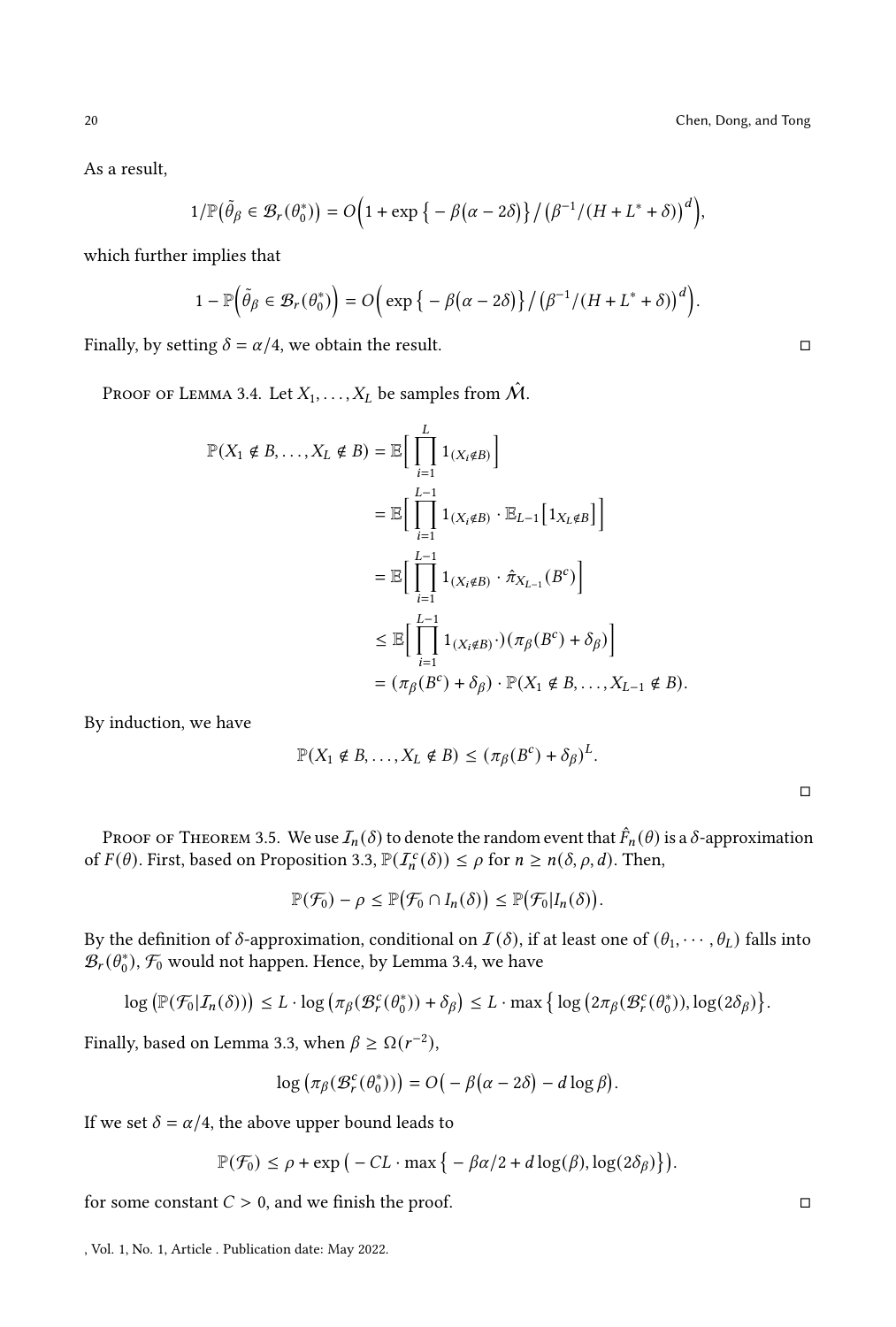## A.3 Performance analysis of the optimization approaches

In this section, we establish the performance guarantee of the optimization approach, i.e., Algorithm [2.](#page-6-0) We first analyze the sample selection rule with the SAO approach, which set  $\theta_*^0 = \hat{\mathcal{T}}(\theta_{i^*}^0)$  where  $i^* = \operatorname{argmin}_{1 \le i \le L} \left\{ \hat{F}_n(\hat{\mathcal{T}}(\theta_i^0)) \right\}.$ 

Proof of Theorem [3.6.](#page-9-4) Under Assumption [2,](#page-6-2)  $F(\theta)$  is  $\mu$ -strongly convex in  $\mathcal{B}_r(\theta_0^*)$ . When  $\delta < \mu$ and  $\hat{F}_n(\theta)$  is a  $\delta$ -approximation, we have

$$
\sup_{\theta \in \Theta} \|\nabla^2 F(\theta) - \nabla^2 \hat{F}_n(\theta)\|_{\text{op}} \le \delta \text{ and } \|\hat{\theta}_0^* - \theta_0^*\| \le \delta.
$$

This implies that  $\hat{F}_n(\theta)$  is  $(\mu - \delta)$ -strongly convex in  $\mathcal{B}_r(\theta_0^*)$  and  $\hat{\theta}_0^*$  is the unique minimum of  $\hat{F}_n(\theta)$ in  $\mathcal{B}_r(\theta_0^*)$ . Hence, starting from any  $\theta \in \mathcal{B}_r(\theta_0^*)$ , the optimization algorithm  $\hat{\mathcal{T}}$  can converge to  $\hat{\theta}_0^*$ , which implies that

$$
\mathbb{P}(\hat{\mathcal{T}}(\tilde{\theta}_{\beta}) \neq \hat{\theta}_{0}^{*}) \leq \mathbb{P}(\tilde{\theta}_{\beta} \notin \mathcal{B}_{r}(\theta_{0}^{*})).
$$

Then by Proposition [3.3,](#page-8-1) we can establish the upper bound for the probability of  $\hat{\mathcal{T}}(\tilde{\theta}_{\beta}) \neq \hat{\theta}_{0}^{*}$ . Finally, note that when at least one of  $(\theta_1, \theta_2, \ldots, \theta_L)$  falls into  $\mathcal{B}_r(\theta_0^*)$ , the global minimum of  $\hat{F}_n(\theta)$ ,  $\hat{\theta}_0^* \in \mathcal{B}_r(\theta_0^*)$ , can be found by  $\hat{\mathcal{T}}$  and would also be selected as the initial point to optimize  $F(\theta)$ . As a result,  $\mathcal{F}_1 \subset \mathcal{F}_0$ . Thus, by Theorem [3.5,](#page-9-2) we prove the upper bound for  $\mathbb{P}(\mathcal{F}_1)$ .

Proof of Theorem [3.7.](#page-9-3) We first show that if at least one point of  $(\theta_1, \ldots, \theta_L)$  is in  $\mathcal{B}_{r_0}(\theta_0^*)$ , the annealing approach would select a point that falls into  $\mathcal{B}_{r_0}(\theta_0^*)$ . When  $\hat{F}_n(\theta)$  is a  $\delta$ -approximation of  $F(\theta)$ , if  $\theta_i \in \mathcal{B}_{r_0}(\theta_0^*)$ , we have

$$
\hat{F}_n(\theta_i) \le F(\theta_i) + \delta \le F(\theta_0^*) + \delta + \frac{1}{2}r_0^2 \cdot \sup_{\theta \in \Theta} \|\nabla^2 F(\theta)\|_{\text{op}}
$$
  

$$
\le F(\theta_0^*) + \delta + \frac{\alpha}{2}
$$
  

$$
\le \min_{j \ne i} F(\theta_j) - \frac{\alpha}{2} + \delta \text{ by Assumption 3}
$$
  

$$
\le \min_{j \ne i} \hat{F}_n(\theta_j) \text{ as } \delta \le \alpha/4.
$$

Hence, if the algorithm selects some  $\theta_j \neq \theta_i$ , we must have  $\hat{F}_n(\theta_j) \leq \hat{F}_n(\theta_i)$ , which implies that  $\theta_j$  is in  $\mathcal{B}_{r_0}(\theta_0^*)$  as well. The remaining proof follows exactly the same line of argument as that of Theorem [3.5.](#page-9-2)  $\square$ 

## A.4 Performance analysis for extension to  $\epsilon$ -Global Minimum

Proof of Theorem [3.9.](#page-10-2) For Algorithm [2-](#page-6-0)annealing, note that if there is a sample  $\theta_i \in \mathcal{B}_{r_{\epsilon}}(\theta_i^*) \subseteq$  $\mathcal{B}_{\epsilon,r_{\epsilon}}$ , then we have

$$
\hat{F}_n(\theta_i) \le F(\theta_i) + \delta
$$
  
\n
$$
\le F(\theta_i^*) + \sup_{\theta \in \Theta} \|\nabla^2 F(\theta)\|_{\text{op}} \cdot r_{\epsilon}^2 + \delta \le F(\theta_0^*) + 2\epsilon + \delta.
$$

So if we select some  $\theta_i$  instead, then

$$
F(\theta_j) \le \hat{F}_n(\theta_j) + \delta \le \hat{F}_n(\theta_i) + \delta \le F(\theta_0^*) + 2\epsilon + 2\delta.
$$

When  $\delta = \epsilon/4$ , by definition  $\theta_i$  is a 3 $\epsilon$ -global minimum.

In the next, we estimate the probability that a sample drawn from  $\pi_\beta$  falls into  $\mathcal{B}_{\epsilon,r_\epsilon}$ . Note that for  $\theta \notin \mathcal{B}_{\epsilon, r_{\epsilon}}$ ,

$$
\hat{F}_n(\theta) - \hat{F}_n(\theta_0^*) \ge \epsilon - 2\delta.
$$